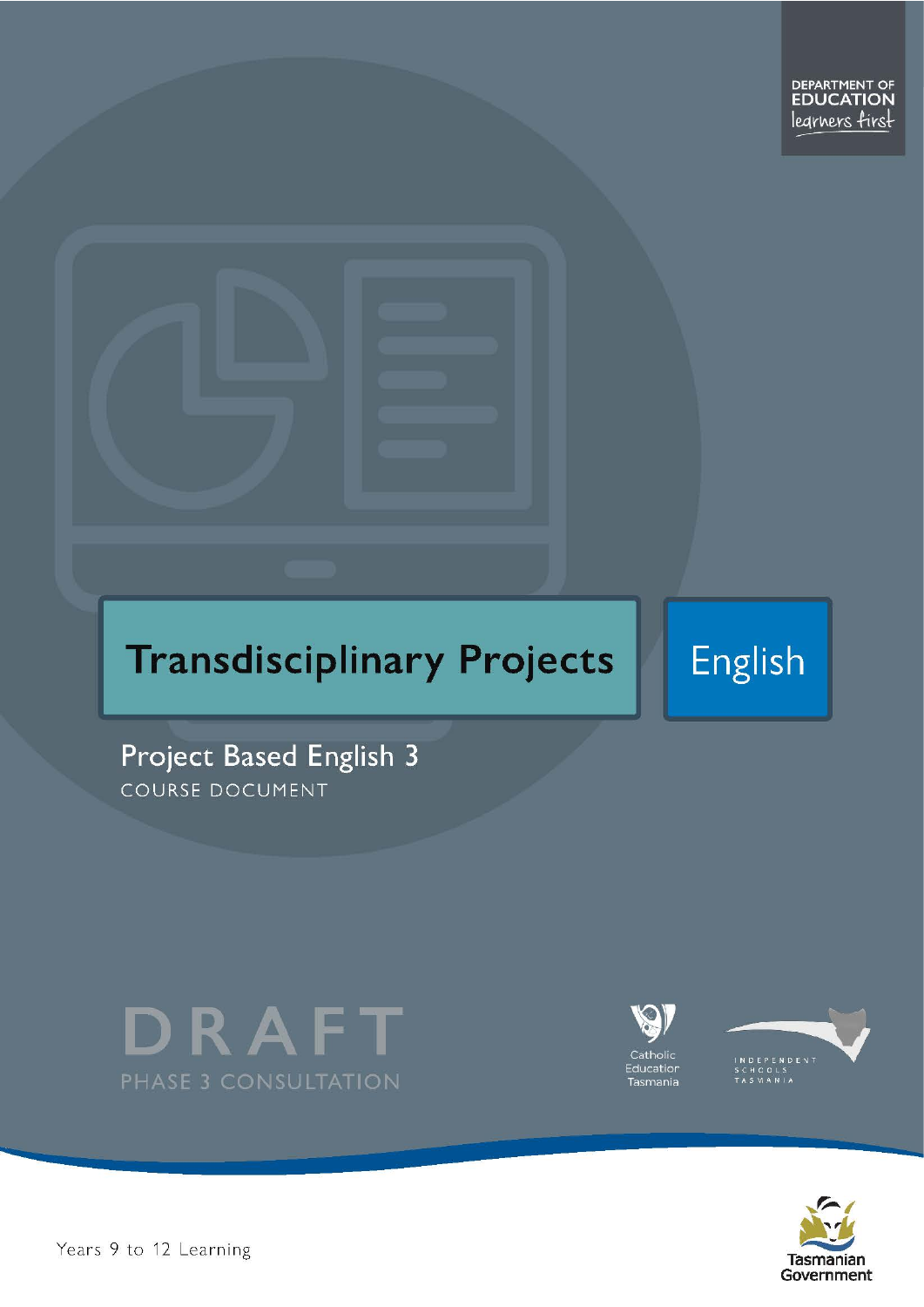# Table of Contents

Phase 3 Consultation Draft Published: March 2021

| Module 3 - Changing the story: Experimenting with point of view on an authentic issue in Tasmania: |  |
|----------------------------------------------------------------------------------------------------|--|
|                                                                                                    |  |
|                                                                                                    |  |
|                                                                                                    |  |
|                                                                                                    |  |
|                                                                                                    |  |
|                                                                                                    |  |
|                                                                                                    |  |
|                                                                                                    |  |
|                                                                                                    |  |
|                                                                                                    |  |
|                                                                                                    |  |
|                                                                                                    |  |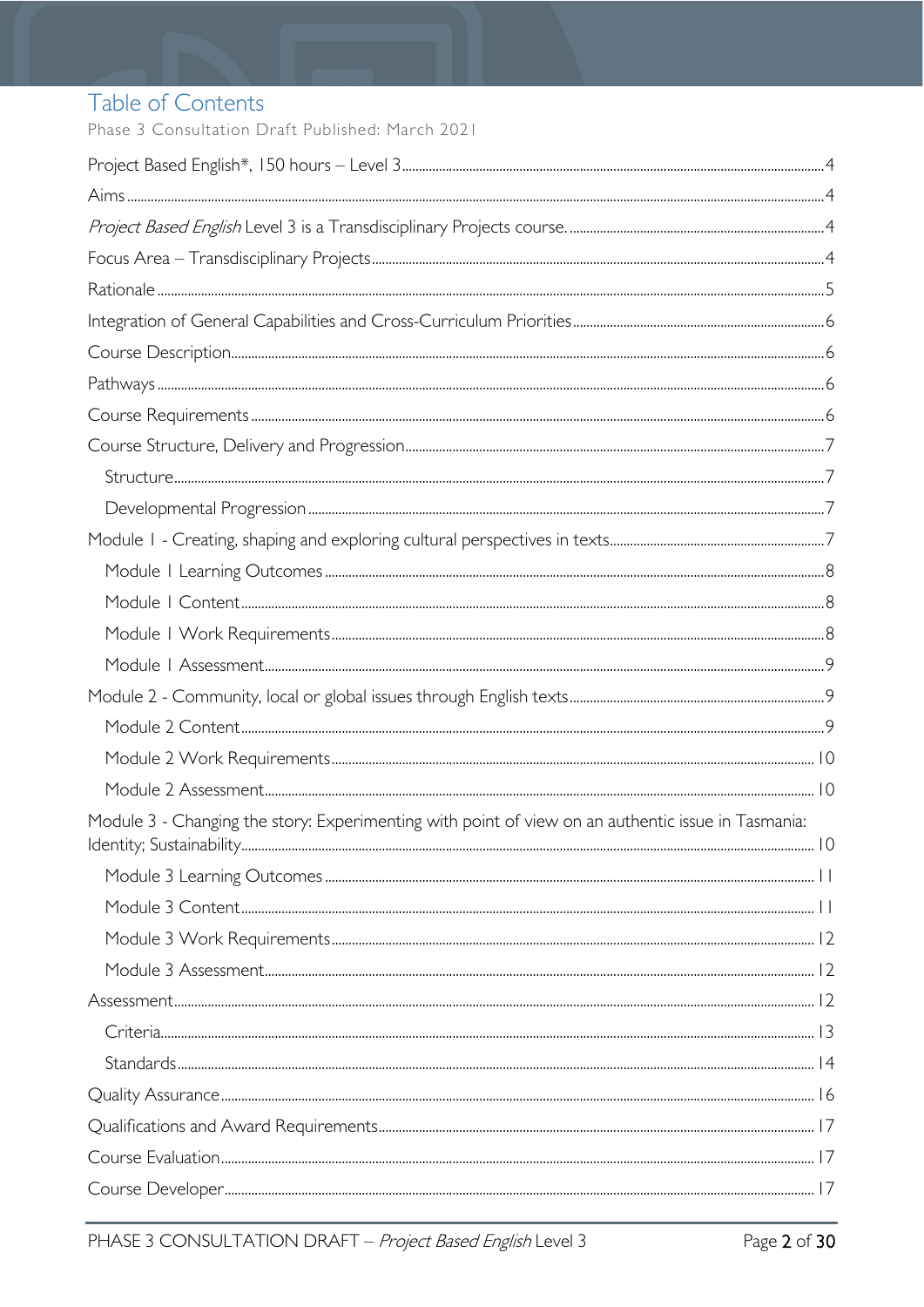| Alignment between Module I and Senior Secondary Australian Essential English Unit 3 I   |
|-----------------------------------------------------------------------------------------|
|                                                                                         |
| Consider the ways different perspectives and values are presented in texts including: I |
|                                                                                         |
| Alignment between Module 2 and Senior Secondary Australian Essential English Unit 4     |
|                                                                                         |
| Consider the ways in which attitudes and assumptions are presented in texts including:2 |
|                                                                                         |
|                                                                                         |
|                                                                                         |
|                                                                                         |
|                                                                                         |
|                                                                                         |
|                                                                                         |
|                                                                                         |
|                                                                                         |
|                                                                                         |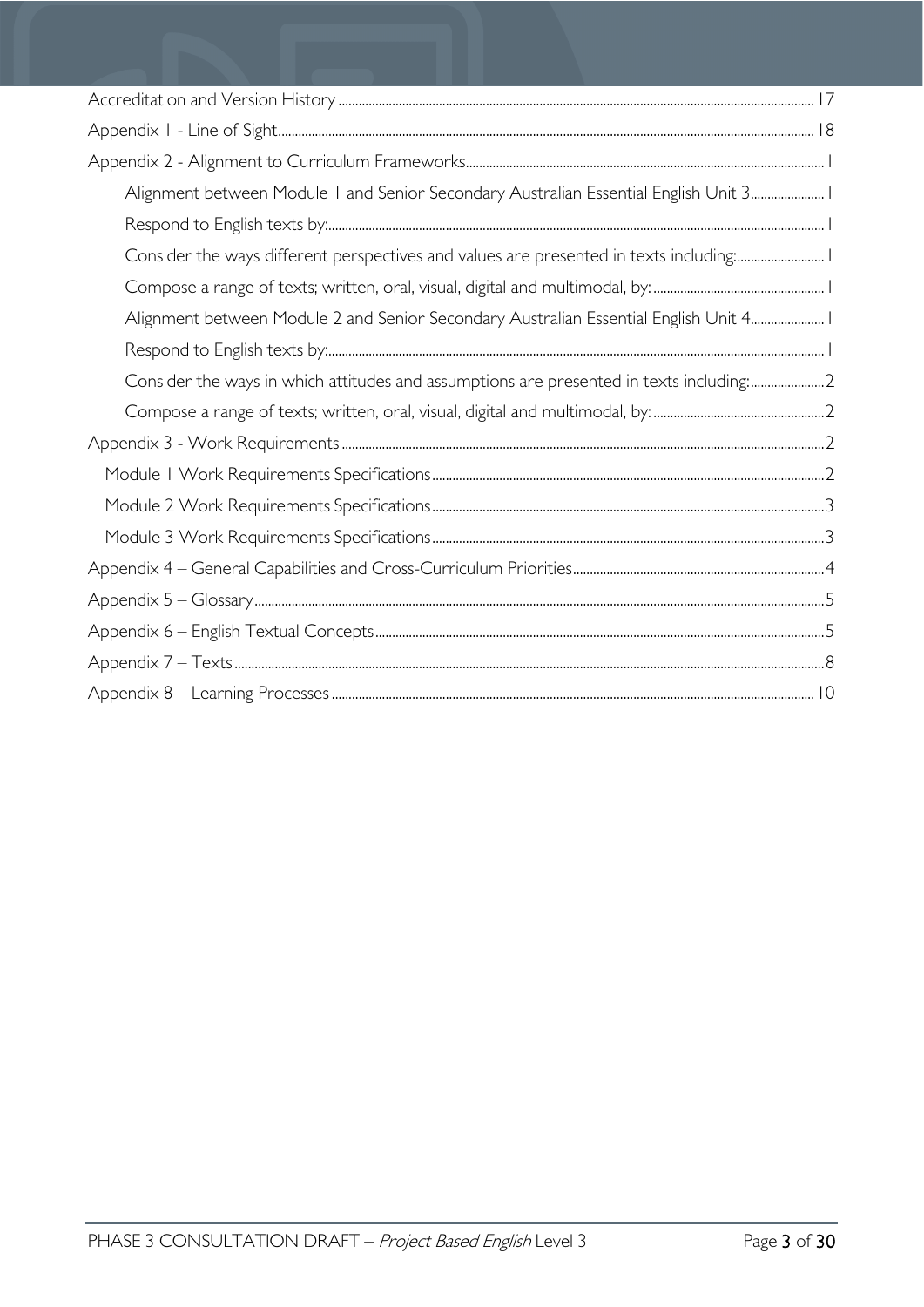### <span id="page-3-0"></span>Project Based English\*, 150 hours – Level 3

\*There is a proposed name change for this course to English Inquiry.

This course is the Level 1, 2, 3, 4 component of the Project Based English program.

### <span id="page-3-1"></span>Aims

The purpose of Years 9 to 12 [Education](https://publicdocumentcentre.education.tas.gov.au/library/Shared%20Documents/Years-9-to-12-Education-Framework.pdf) is to enable all students to achieve their potential through Years 9 to 12 and beyond in further study, training or employment.

Years 9 to 12 Education enables: Personal Empowerment, Cultural Transmission, Preparation for Citizenship and Preparation for Work.

This course supports the principles of Access, Agency, Excellence, Balance, Support and Achievement as part of a range of programs that enables students to access a diverse and highly flexible range of learning opportunities suited to their level of readiness, interests and aspirations.

Courses aligned to the Years 9 to 12 Curriculum [Framework](https://publicdocumentcentre.education.tas.gov.au/library/Shared%20Documents/Education%209-12%20Frameworks%20A3%20WEB%20POSTER.pdf) belong to one of the five focus areas of Discipline-based Study, Transdisciplinary Projects, Professional Studies, Work-based Learning and Personal Futures.

<span id="page-3-2"></span>Project Based English Level 3 is a Transdisciplinary Projects course.

### <span id="page-3-3"></span>Focus Area – Transdisciplinary Projects

Transdisciplinary Projects courses require students to integrate, transfer and reflect on their prior knowledge, skills, attitudes and values in transdisciplinary ways. Students will engage critically and creatively to integrate the learning and ways of working from multiple disciplines. Students will produce outcomes that are only possible through the intersection between disciplines. Students will share the outcomes of Transdisciplinary Projects as appropriate to their methodology, and their exhibition of work will form a major element of their assessment. Students will reflect upon their learning by evaluating their project outputs, the effectiveness of their methodology and the implications of their work on the pre-existing body of knowledge.

Transdisciplinary projects courses have three key features that guide teaching and learning:

- engage and ideate
- connect and apply
- exhibit and reflect.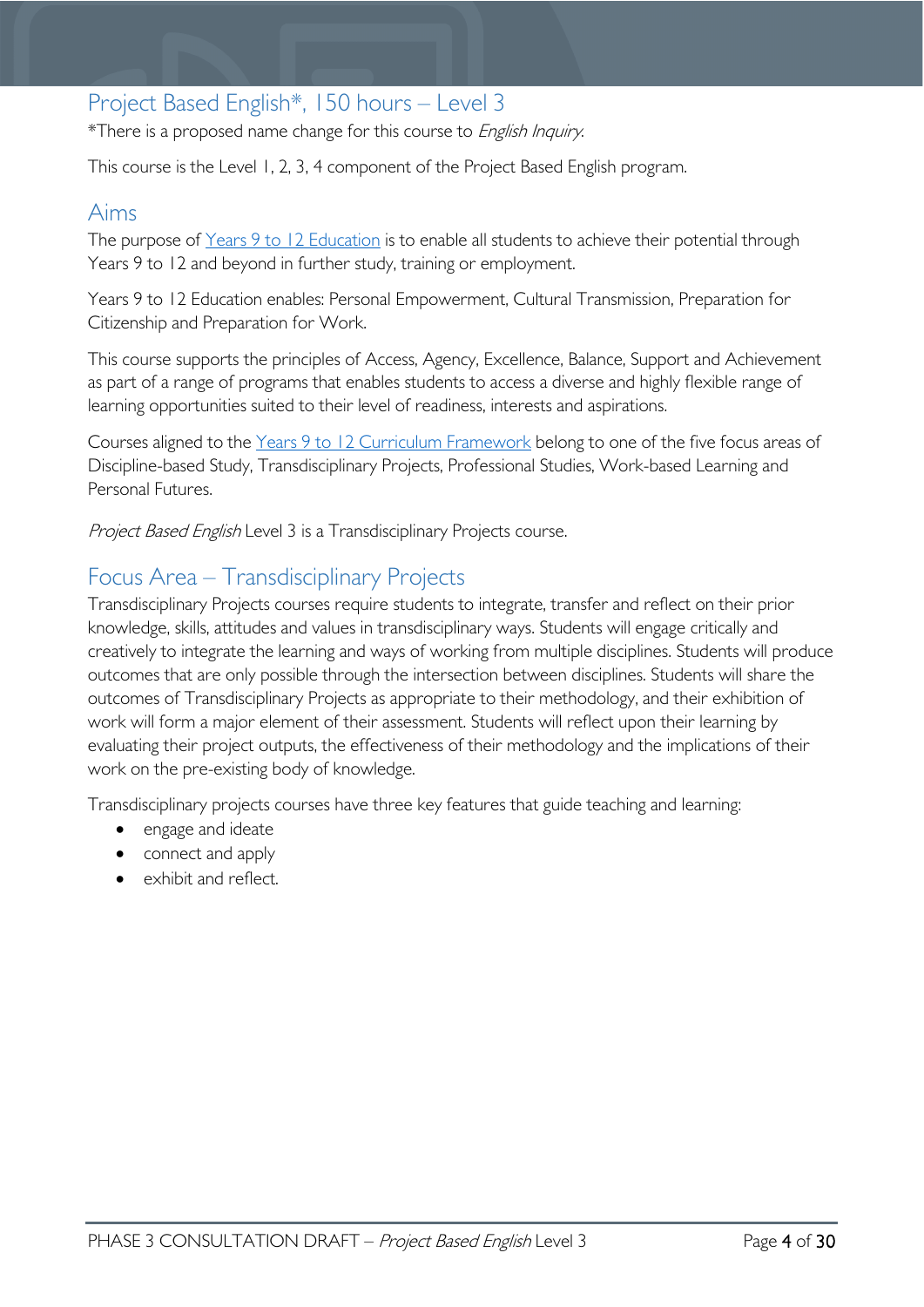

Figure 1: Transdisciplinary Project Cycle of Learning (adapted from OECD Learning Compass 2030)

In this course learners will do this by:

- engaging in inquiry-based learning to explore what texts tell us about human experience and how this can be represented in different ways in different texts.
- making connections between language, concepts, English Textual Concepts and issues expressed and developed in literary texts and differing contexts: everyday, social, cultural, community, further education, interdisciplinary and work.
- apply critical and creative thinking strategies and intercultural understanding through a range of modes to make, shape and communicate meaning by responding to and producing texts.
- engaging in a range of learning processes: understanding, connecting, engaging personally, engaging critically, reflecting and experimenting to enact the three features of Transdisciplinary projects.

A broad range of Inquiry based learning approaches, processes and models may be applied in this course: e.g., Inquiry Based Learning, Project Based Learning, Problem Based Learning. Whilst an inquiry approach guides the learning of all modules, unless stipulated in the course document, the number and duration of class or small group of individual inquiries/projects will be determined by the provider, and the needs of the learners.

### <span id="page-4-0"></span>Rationale

The Project Based English Level 3 is designed to provide students with opportunities to become competent, confident and engaged communicators and to study and enjoy a breadth and variety of texts in English. Student agency and voice matter. Learners recognise language and texts as relevant in their lives now and in the future and learn to understand, accept or challenge the values and attitudes in these texts.

Through an inquiry driven methodology, the course aims to develop students' language, literacy and literary knowledge, understanding and skills. Learners will use a range of processes to ideate, design, plan, act, reflect and communicate/present their learning. The study of English is the driver of this course and the English discipline must be clearly embedded in any transdisciplinary connections made through concept or context.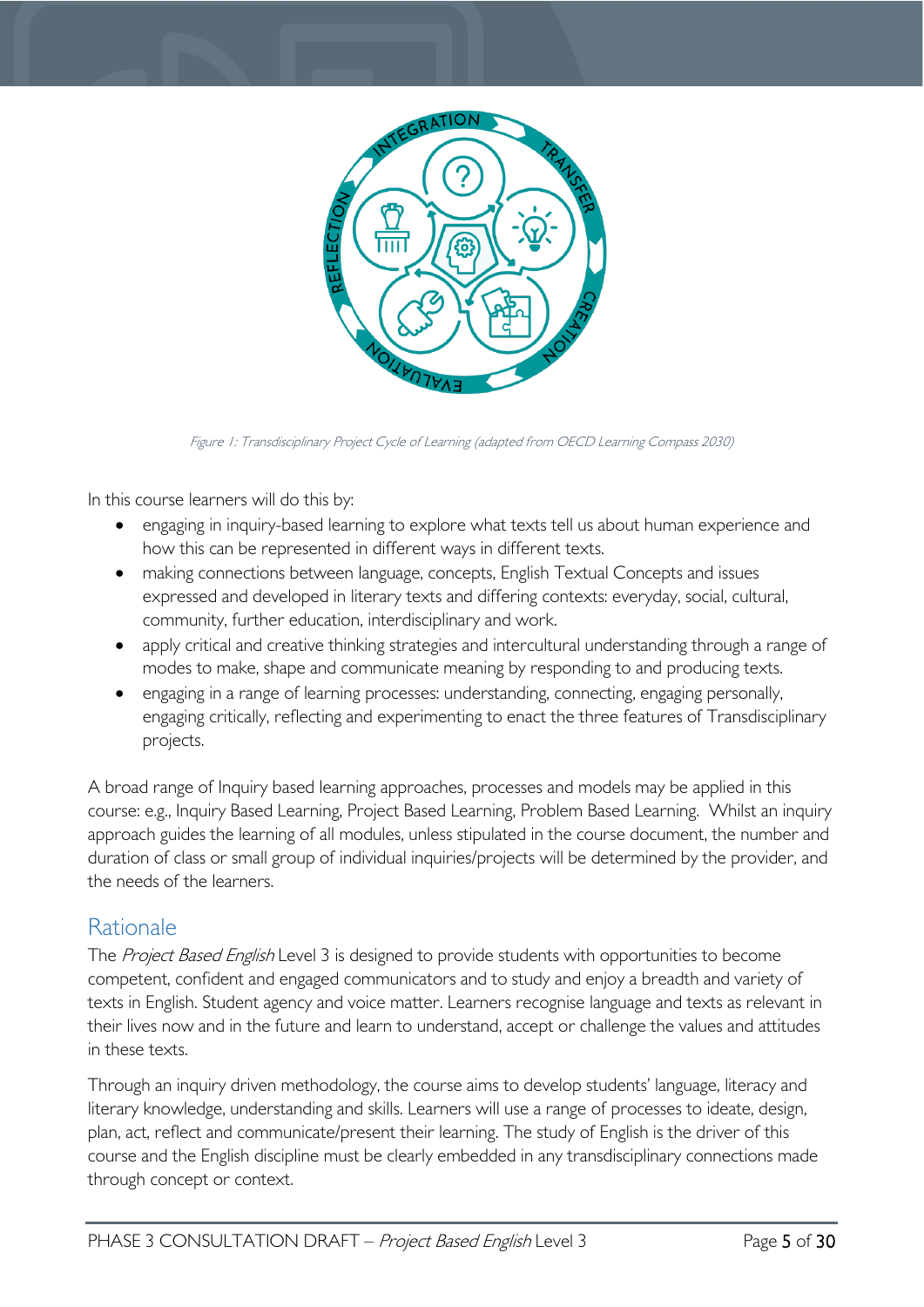Students engage with language, textual concepts and complex texts to foster skills to communicate confidently and effectively in Standard Australian English in a variety of contemporary contexts and social situations and contexts. They choose generic structures, language, language features and technologies to best convey meaning. They develop skills to read for meaning and purpose, and to use, critique and appreciate a range of contemporary literary and non-literary texts.

Students use language effectively to produce texts for a variety of purposes and audiences and engage creative and imaginative thinking to explore their own world and the worlds of others. They actively and critically interact with a range of texts, developing an awareness of how the language they engage with positions them and others.

# <span id="page-5-0"></span>Integration of General Capabilities and Cross-Curriculum Priorities

The general capabilities addressed specifically in this course are:

- Critical and creative thinking  $\mathbb{C}$
- Intercultural understanding •
- Literacy  $\blacksquare$

The cross-curriculum priorities are enabled through this course are:

- Aboriginal and Torres Strait Islander Histories and Cultures  $\mathcal$
- Asia and Australia's Engagement with Asia **AA**
- Sustainability  $\triangleleft$

## <span id="page-5-1"></span>Course Description

Project Based English Level 3 refines students' understanding of language, literature and literacy, enabling them to communicate effectively in differing contexts. Learners will engage in inquiry processes and make interdisciplinary connections. They will design, create, reflect and share their learning. Students will learn about texts and human experiences, and language that influences. They will develop and present their own inquiry on an authentic issue in Tasmania.

### <span id="page-5-2"></span>Pathways

The Project Based English Level 3 course enables sequential learning continuity from:

- Years 9-10 Australian Curriculum English
- Project Based English Level 2

The Project Based English Level 3 course enables sequential learning continuity to:

• community, many tertiary pathways, other education and learning and workplace pathways.

### <span id="page-5-3"></span>Course Requirements

Access considerations

There are no pre-requisites for this course.

#### Resources

- access to a computer, phone and the internet
- engagement with the community inside and outside the classroom through avenues for example visits, surveys, interviews, listening to guest speakers and/or excursions.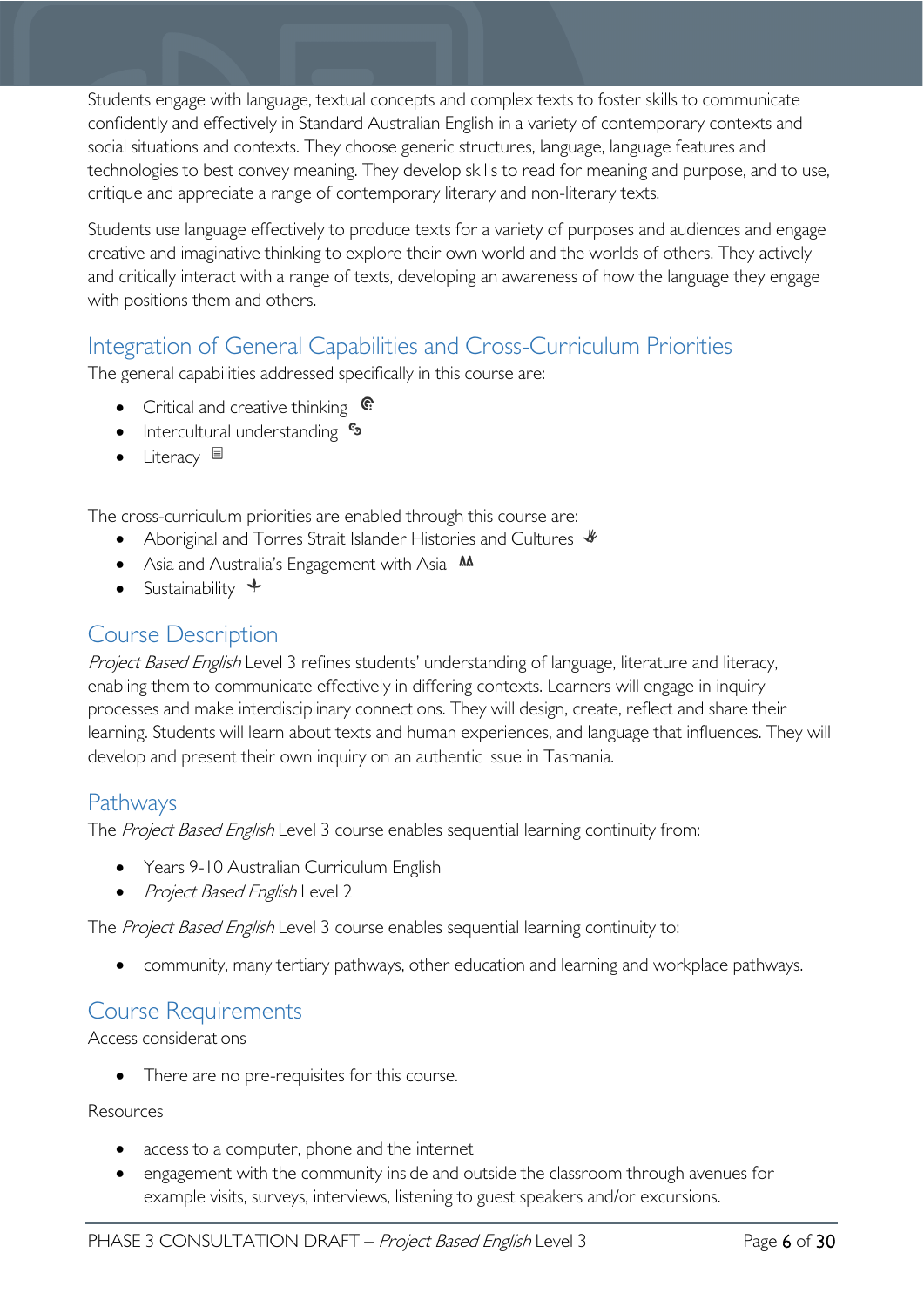### <span id="page-6-0"></span>Course Structure, Delivery and Progression

#### <span id="page-6-1"></span>**Structure**

This course consists of three 50-hour modules.

Modules available Core Module 1: Creating, shaping and exploring cultural perspectives in texts Core Module 2: Community, local or global issues through English texts Core Module 3: Independent inquiry: Changing the story: Experimenting with point of view



The three modules should be delivered in order 1, 2, 3.

#### <span id="page-6-2"></span>Developmental Progression

Module 1 introduces the learner to key ideas, concepts, skills, knowledge and understanding. Module 2 enables the learner to build upon these key ideas, concepts, skills, knowledge and understanding. Module 3 enables the learner to further build on these key ideas, concepts, skills, knowledge and understanding.

The progression of learning is evidenced through assessment opportunities which provide feedback to promote further learning. A culminating performance of understanding is reflected in the final work requirements.

### <span id="page-6-3"></span>Module 1 - Creating, shaping and exploring cultural perspectives in texts

Through an inquiry-based learning approach, Module 1 focuses on exploring different perspectives presented in a range of texts and contexts. Students analyse attitudes, textual concepts, text structures and language features to understand a text's meaning and purpose. They consider how perspectives and values are represented in texts to influence specific audiences. When responding to texts, students reflect on a range of interpretations as they develop their own interpretations. Students learn to articulate reasoned and persuasive arguments and to develop an understanding of purpose and context. When interacting with others, the emphasis is on identifying and understanding differing perspectives. To support their learning students will use relevant English Textual Concepts\* to engage with and respond to texts. Students learn how to communicate logically, persuasively and imaginatively in a range of different contexts, for different purposes, using a variety of types of texts.

Transdisciplinary connections with English are made through texts and contexts. In English the way a point of view or perspective is communicated to affect an audience and shape meaning is more important than identification of the social message. It is about how the relationship between mode, medium and message affects audience. Language, word choice, grammatical structure and organisation of the material are central to this understanding. An inquiry-based learning approach enables learners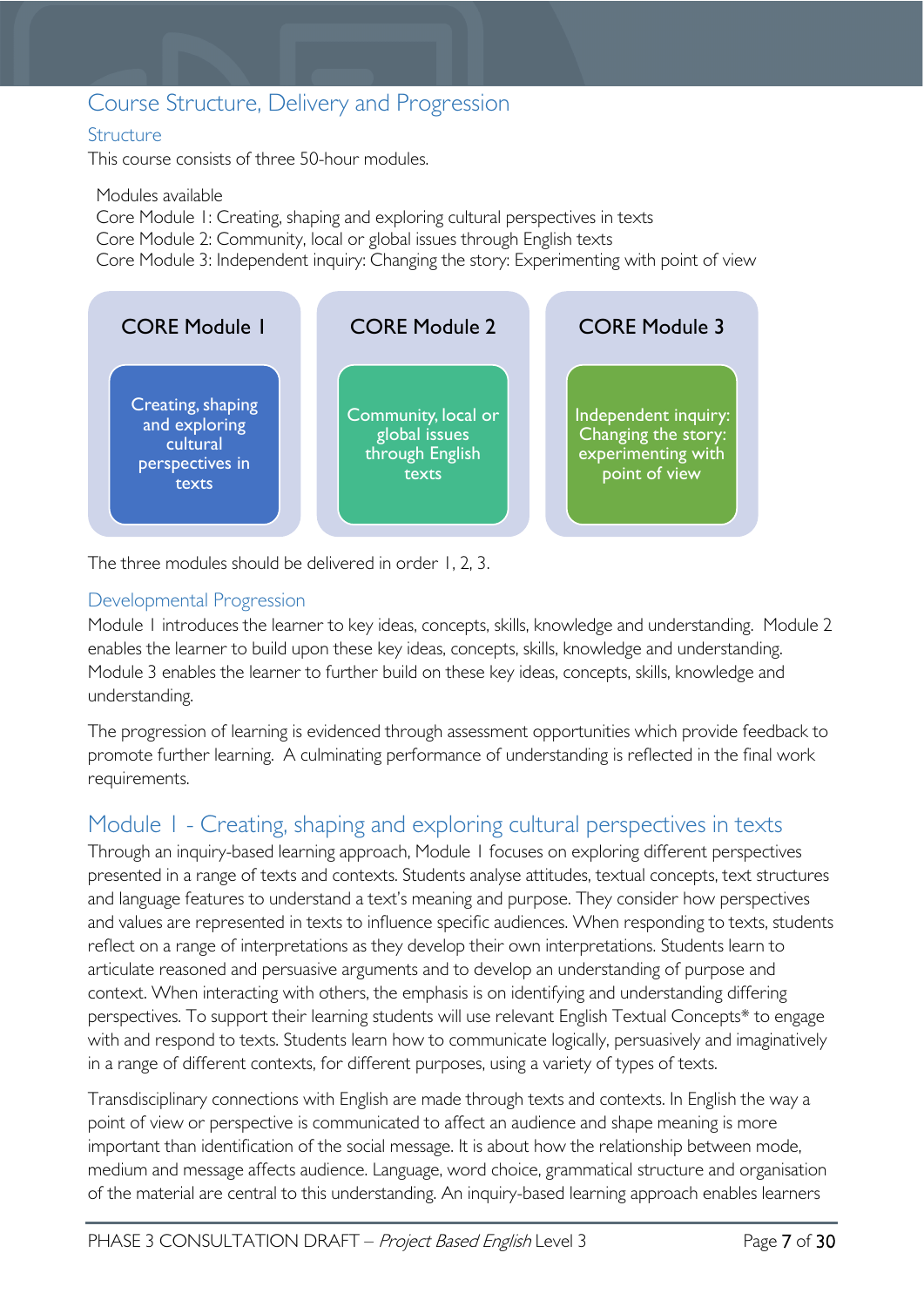to acquire and share their disciplinary knowledge through a range of learning processes: understanding, connecting, engaging personally, engaging critically, reflecting and experimenting.

See Appendix 6 for English Textual Concepts\* See Appendix 7 for Text Requirements See Appendix 8 for Learning Processes

#### <span id="page-7-0"></span>Module 1 Learning Outcomes

On successful completion of this module, learners will be able to:

- 1. apply and select appropriate communication skills and strategies through reading, viewing, listening, writing, listening and speaking for interaction with others in real or imagined contexts
- 2. analysis: understand how language choices persuade specific audiences
- 3. create oral, written and multimodal texts: that convey a perspective
- 4. examine the ways that perspectives are presented in texts for different purposes and contexts.

#### <span id="page-7-1"></span>Module 1 Content

To achieve the learning outcomes learners will draw on the following knowledge and skills developed study of this module. Learners:

- gather and distinguish different points of view about the main ideas in texts
- apply critical thinking skills, identifying facts, opinions, supporting evidence and bias
- discuss the way attitudes and values are represented
- explain shifts in intonation and point of view, identifying the effect of language choices on an audience
- apply understanding of relevant English Textual Concepts\* to engage with and respond to texts
- categorise and integrate ideas and information about specific themes or ideas
- employ ethical research practices
- analyse and assess how different perspectives and values are presented in texts
- discuss the relationships between context, purpose, and audience, in literary, every day and workplace texts
- analyse and assess the use of narrative techniques, mediums, types of texts, text structures and language features
- use appropriate vocabulary, spelling and sentence structures
- use personal voice and adopting different viewpoints and/or perspectives to influence audiences in a range of media
- select text structures, language features, and visual techniques to communicate and present ideas and information for different contexts and purposes
- use strategies for planning, drafting, revising, editing and proofreading, and appropriate referencing.

#### <span id="page-7-2"></span>Module 1 Work Requirements

The work requirements of a course are processes, products or performances that provide a significant demonstration of achievement that is measurable against the course's standards. Work requirements need not be the sole form of assessment for a module.

This Module includes a Short Response and an Extended Response.

- the nature of the two responses must be different and cannot be the same.
- the modes\* used to communicate meaning in the responses must also vary.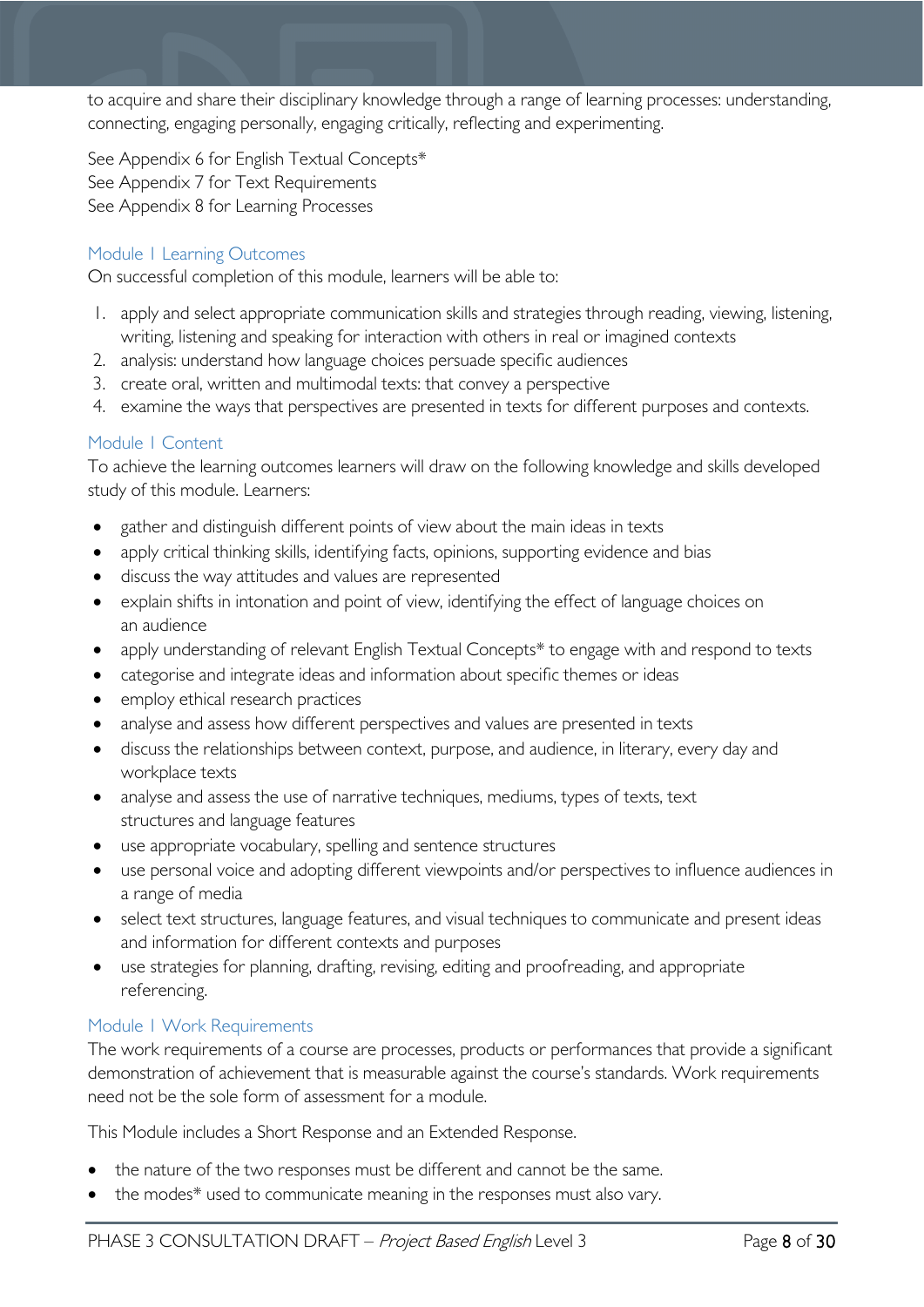- one Short Response which can be either: creative, imaginative, analytical, interpretive or persuasive
- one Extended Response which can be either: creative, imaginative, analytical, interpretive or persuasive.

See Appendix 3 for summary of Work Requirement specifications for this course.

#### <span id="page-8-0"></span>Module 1 Assessment

This module will assess criteria 1, 2, 3, 4.

### <span id="page-8-1"></span>Module 2 - Community, local or global issues through English texts

Through an inquiry-based learning approach, Module 2 focuses on community, local or global issues and ideas presented in texts, and on developing students' reasoned responses to them. Students develop independent points of view by synthesising information from a range of sources, and analysing how ideas, attitudes and values are represented. The ways in which authors use evidence, persuasive techniques and language choices to influence and position audiences is analysed. This module provides the opportunity for students to discuss and listen to differing perspectives, draw conclusions, negotiate, problem-solve, persuade, as well as engage audiences for a range of purposes and in different contexts. Emphasis is placed on articulating and constructing coherent, logical and sustained arguments and demonstrating an understanding of purpose, audience and context. To support their learning students will use relevant English Textual Concepts\* to engage with and respond to texts. When creating their own imaginative, analytical and interpretive texts, students are encouraged to consider their intended purpose, their representation of ideas and issues, and audience response.

Transdisciplinary connections with English are made through texts, contexts and issues. In English the way a perspective is communicated to affect an audience and shape meaning is more important than identification of the social message. It is about how the relationship between mode, medium and message affects audience. Language, word choice, grammatical structure and organisation of the material are central to this understanding. An inquiry-based learning approach enables learners to acquire and share their disciplinary knowledge through a range of learning processes: understanding, connecting, engaging personally, engaging critically, reflecting and experimenting.

See Appendix 6 for English Textual Concepts\* See Appendix 7 for Text Requirements See Appendix 8 for Learning Processes

#### Module 2 Learning Outcomes

On successful completion of this module, learners will be able to:

- 1. apply and select appropriate communication skills and strategies through reading, viewing, listening, writing, listening and speaking for interaction with others in real or imagined contexts.
- 2. analysis: understand ways in which language is used to influence and engage different audiences
- 3. create oral, written and multimodal texts: that communicate ideas and perspectives on issues and events for a variety of purposes
- 5. investigate the way language is used to represent issues and attitudes.

#### <span id="page-8-2"></span>Module 2 Content

To achieve the learning outcomes learners will draw on the following knowledge and skills developed study of this Module. Learners: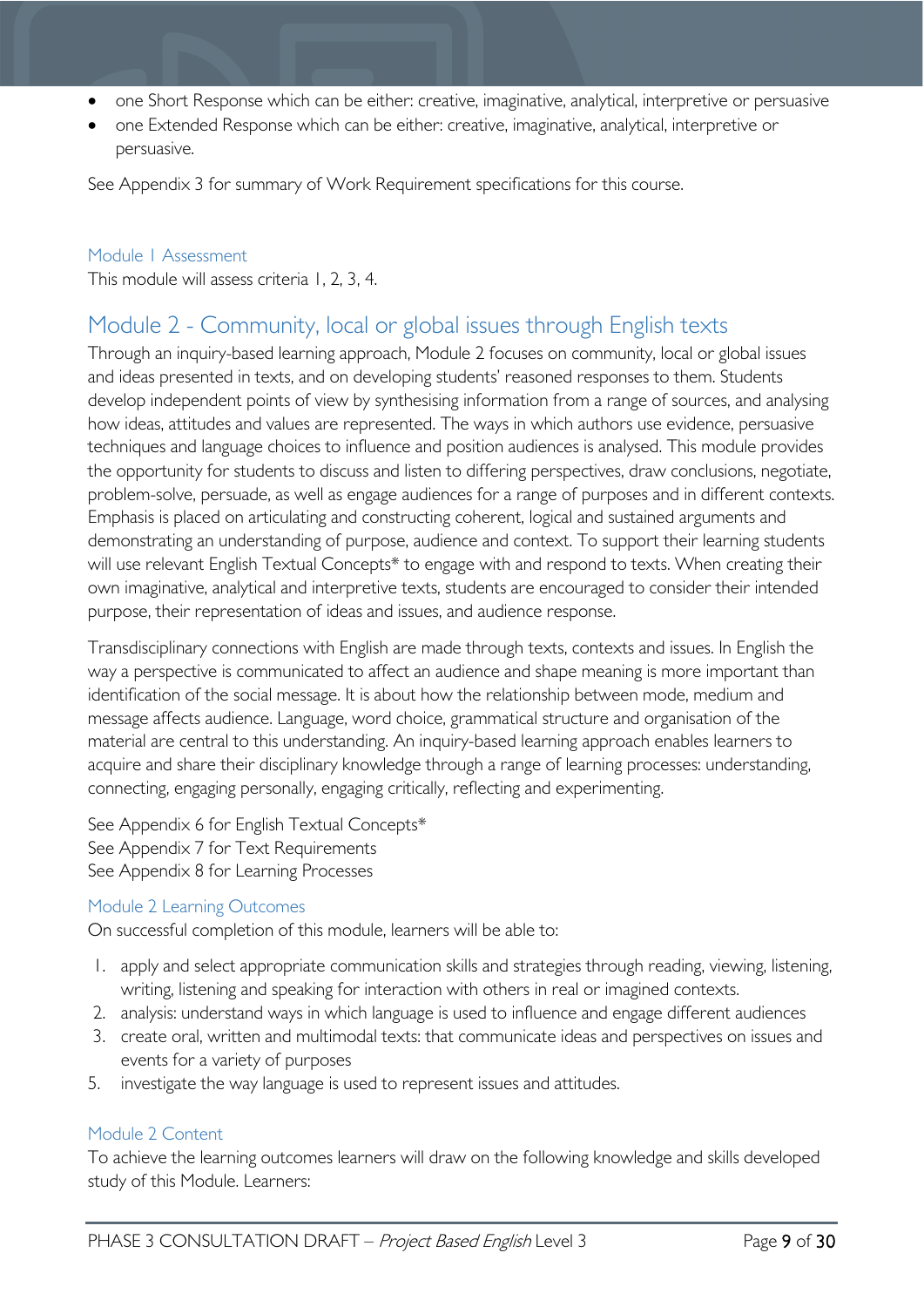- analyse issues and ideas in texts and explaining perspectives and implications
- evaluate the evidence upon which different views are based
- explain how texts use language to appeal to the beliefs, attitudes and values of an audience
- discuss the way ideas and information are presented in texts
- apply understanding of relevant English Textual Concepts\* to engage with and respond to texts
- investigate and synthesise ideas and information from a range of source material
- determine the relevance of source material to the context and topic
- employ ethical research practices such as acknowledging sources and avoiding plagiarism collusion
- analyse and assess how attitudes and assumptions are presented in texts
- discuss community, local or global issues in literary, every day and workplace texts
- analyse and assess the use of media, types of texts, text structures and language features
- apply critical thinking to determine how some points of view are privileged while others are marginalised or silenced
- use appropriate vocabulary, spelling and sentence structures
- express a logical viewpoint about an idea, issue or event in a range of media and digital technologies
- integrate text structures, language features and visual techniques to engage and persuade audiences
- use editing processes and appropriate referencing
- use and adapt text structures and language features to communicate ideas in a range of media.

#### <span id="page-9-0"></span>Module 2 Work Requirements

The work requirements of a course are processes, products or performances that provide a significant demonstration of achievement that is measurable against the course's standards. Work requirements need not be the sole form of assessment for a module.

This Module includes a Short Response and an Extended Response.

- the nature of the two responses must be different and cannot be the same.
- the modes\* used to communicate meaning in the responses must also vary.
- one Short Response which can be either: creative, imaginative, analytical, interpretive or persuasive
- one Extended Response which can be either: creative, imaginative, analytical, interpretive or persuasive.

See Appendix 3 for summary of Work Requirement specifications for this course.

#### <span id="page-9-1"></span>Module 2 Assessment

This module will assess criteria 1, 2, 3, 5.

### <span id="page-9-2"></span>Module 3 - Changing the story: Experimenting with point of view on an authentic issue in Tasmania: Identity; Sustainability

NB the authentic issue selected must not have been studied in either Module 1 or 2 of this course, nor the text used.

One (1) Prescribed study text: Australian Documentary Film and three shorter self-selected texts to be studied in different form/media (print media and multimodal texts).

In this Module leaners will use the English knowledge, skills and understanding they have developed in Modules One and Two to deepen their understanding of how media texts represent differing points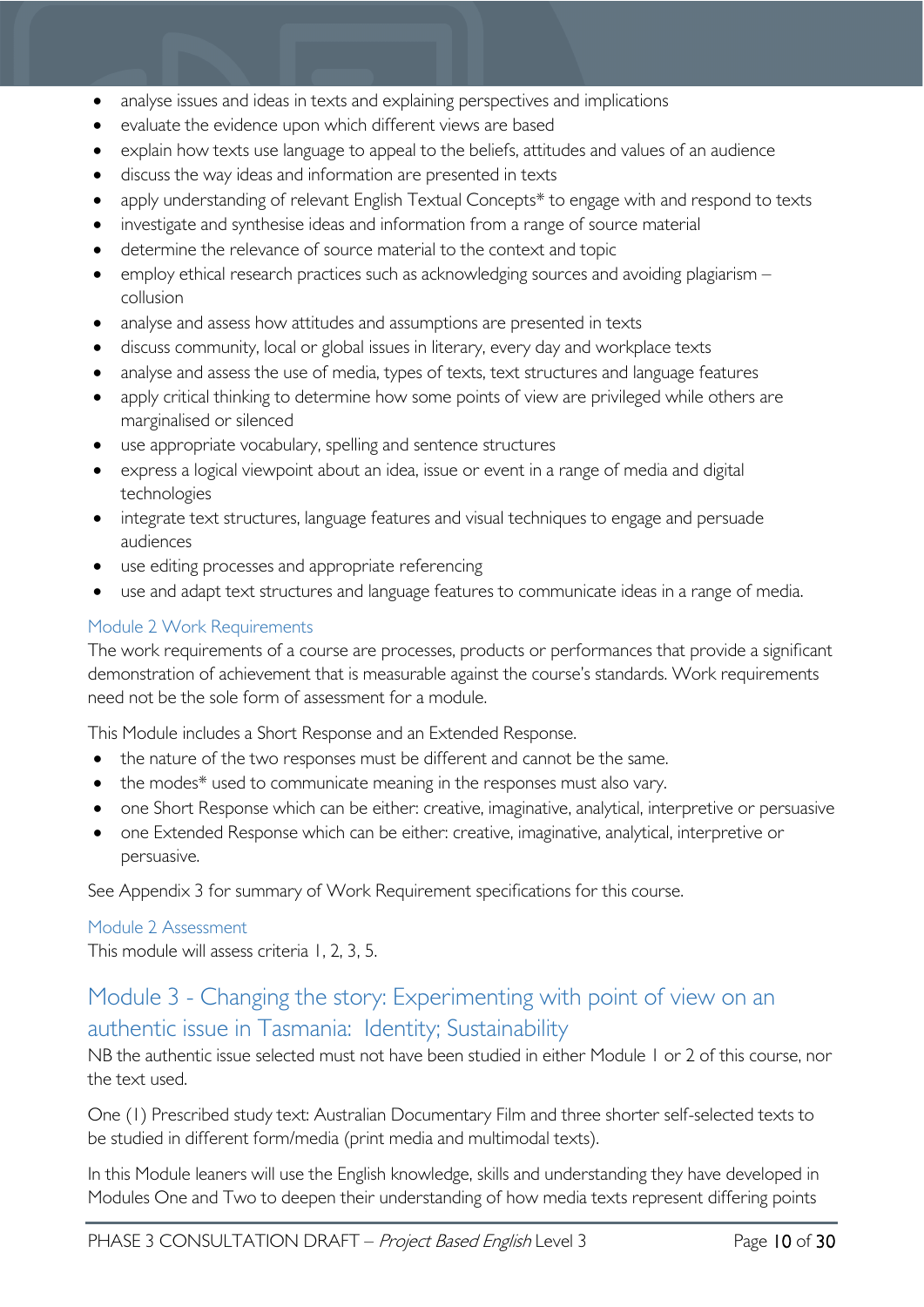of view about an authentic issue. Learners will develop a transdisciplinary inquiry experimenting with point of view to explore a range of ways of representing an authentic issue. They explore how points of view on an issue can be represented and designed to shape meaning for different purposes, audiences and contexts. Learners appreciate, explore, interpret, analyse and evaluate the ways language is used to shape specific points of view in differing texts, forms, modes and media. They experiment with language, form and medium, use relevant English Textual Concepts\* to support their understanding of the ways point of view may be expressed in texts to convey differing points of view on a specific issue.

By responding and composing throughout the Module learners further develop a repertoire of skills in comprehending, interpreting and analysing complex texts. They examine how different modes and media use visual, verbal and/or digital language elements. They present and represent points of view using evaluative language to make informed judgements Students further develop skills in using metalanguage, correct grammar and syntax to analyse language and express a personal perspective about a text. Learners will develop a transdisciplinary inquiry experimenting with point of view to explore other ways of understanding an authentic issue. They will select a range of media texts and draw from personal experience to make connections between themselves, the world of the text and their wider world. They will acquire and share their disciplinary knowledge through a range of learning processes: understanding, connecting, engaging personally, engaging critically, reflecting and experimenting.

See Appendix 6 for English Textual Concepts\* See Appendix 7 for Text Requirements See Appendix 8 for Learning Processes

#### <span id="page-10-0"></span>Module 3 Learning Outcomes

On successful completion of this module, learners will be able to:

- 1. apply and select appropriate communication skills and strategies through reading, viewing, listening, writing, listening and speaking for interaction with others in real or imagined contexts
- 2. analysis: understand ways in which language is used to influence: and engage different audiences
- 3. create oral, written and multimodal texts: that communicate ideas and perspectives on issues and events
- 6. investigate the way language is used to present points of view on real-world issues.

#### <span id="page-10-1"></span>Module 3 Content

To achieve the learning outcomes learners will draw on the knowledge and skills developed through study of Modules 1 and 2 of this course:

The presentation of an externally assessed individual Inquiry - 25 allocated hours of class time

Context: community, educational, personal or work related.

Students are required to complete an individual inquiry in the form of a folio.

The structure of the inquiry must follow the format provided.

The Inquiry will form the basis of the evidence that will be assessed externally by TASC in determining student ratings on assessment criteria 2, 3, and 6.

Learners will provide evidence of their learning throughout the stages of their inquiry through an:

1. Inquiry Outline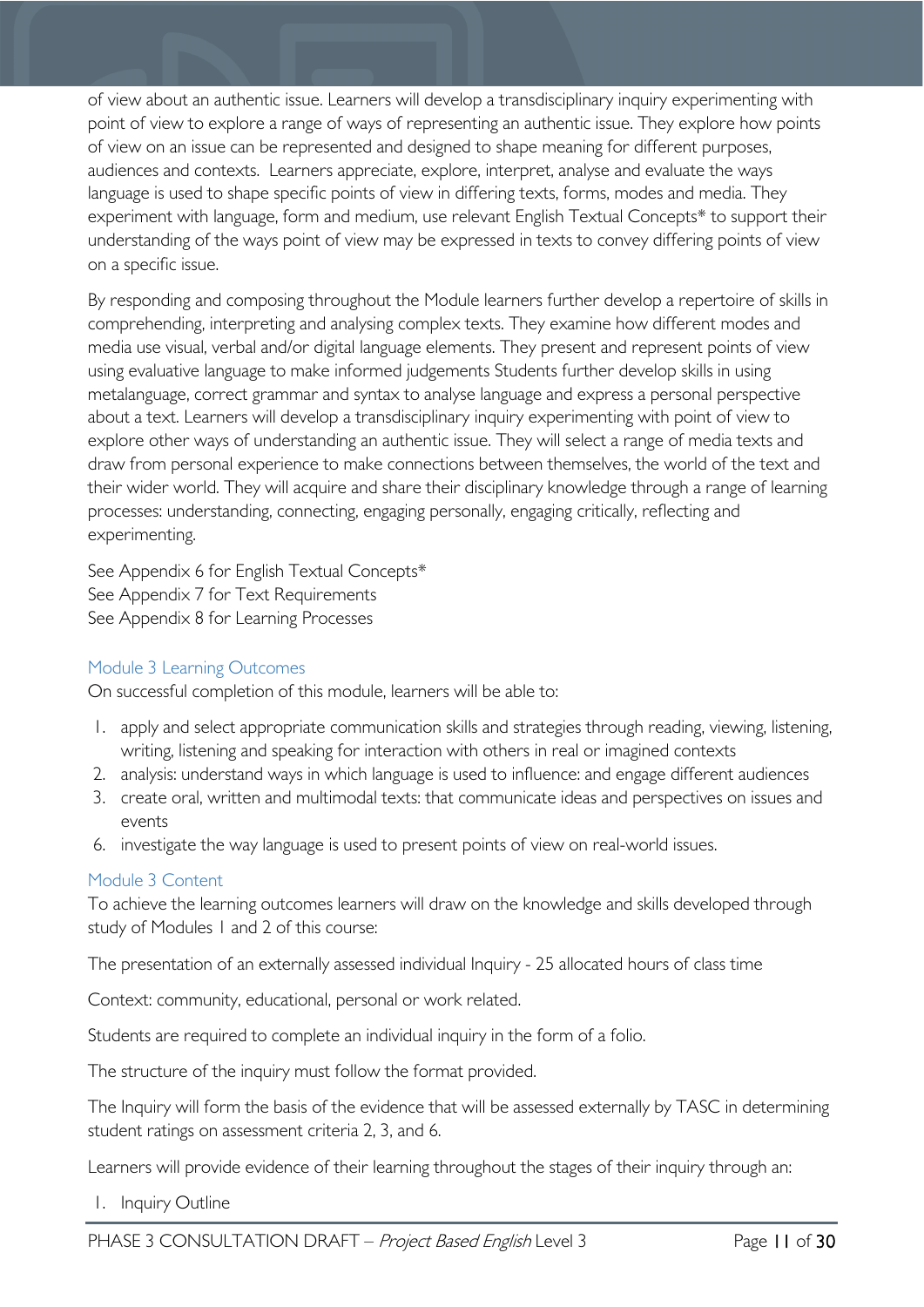- 2. Context Statement: an explanation of rationale, aims, purpose, audience and context, and folio pieces and include articulation of the following characteristics:
	- Inquiry question which enables rigour, challenge and requires complex concepts, applied learning and relevant, real world problem-solving and involve new ideas for the learner
	- Learning intentions, purpose, intended audience and context
	- Literacy Focus language choice, control and usage
	- Folio: Comparative analysis, Persuasive and Creative Multimodal Text
	- Inquiry Management Strategies including research methodologies, timelines, and resources required to undertake the study
	- background research that will inform the inquiry question and the scoping of the research.
- 3. Inquiry Development and Folio
- 4. Record of Progress
- 5. Inquiry Presentation

\*External Assessment Specifications will provide further detail.

#### <span id="page-11-0"></span>Module 3 Work Requirements

The work requirements of a course are processes, products or performances that provide a significant demonstration of achievement that is measurable against the course's standards. Work requirements need not be the sole form of assessment for a module.

This module includes a folio.

See Appendix 3 for summary of Work Requirement specifications for this course.

<span id="page-11-1"></span>Module 3 Assessment

This module will assess criteria 1, 2, 3, 6.

### <span id="page-11-2"></span>Assessment

Criterion-based assessment is a form of outcomes assessment that identifies the extent of learner achievement at an appropriate end-point of study. Although assessment – as part of the learning program – is continuous, much of it is formative, and is done to help learners identify what they need to do to attain the maximum benefit from their study of the course. Therefore, assessment for summative reporting to TASC will focus on what both teacher and learner understand to reflect endpoint achievement.

The standard of achievement each learner attains on each criterion is recorded as a rating 'A', 'B', or 'C', according to the outcomes specified in the standards section of the course.

A 't' notation must be used where a learner demonstrates any achievement against a criterion less than the standard specified for the 'C' rating.

A 'z' notation is to be used where a learner provides no evidence of achievement at all.

Internal assessment of all criteria will be made by the provider. Providers will report the learner's rating for each criterion to TASC.

TASC will supervise the external assessment of designated criteria which will be indicated by an asterisk (\*). The ratings obtained from the external assessments will be used in addition to internal ratings from the provider to determine the final award.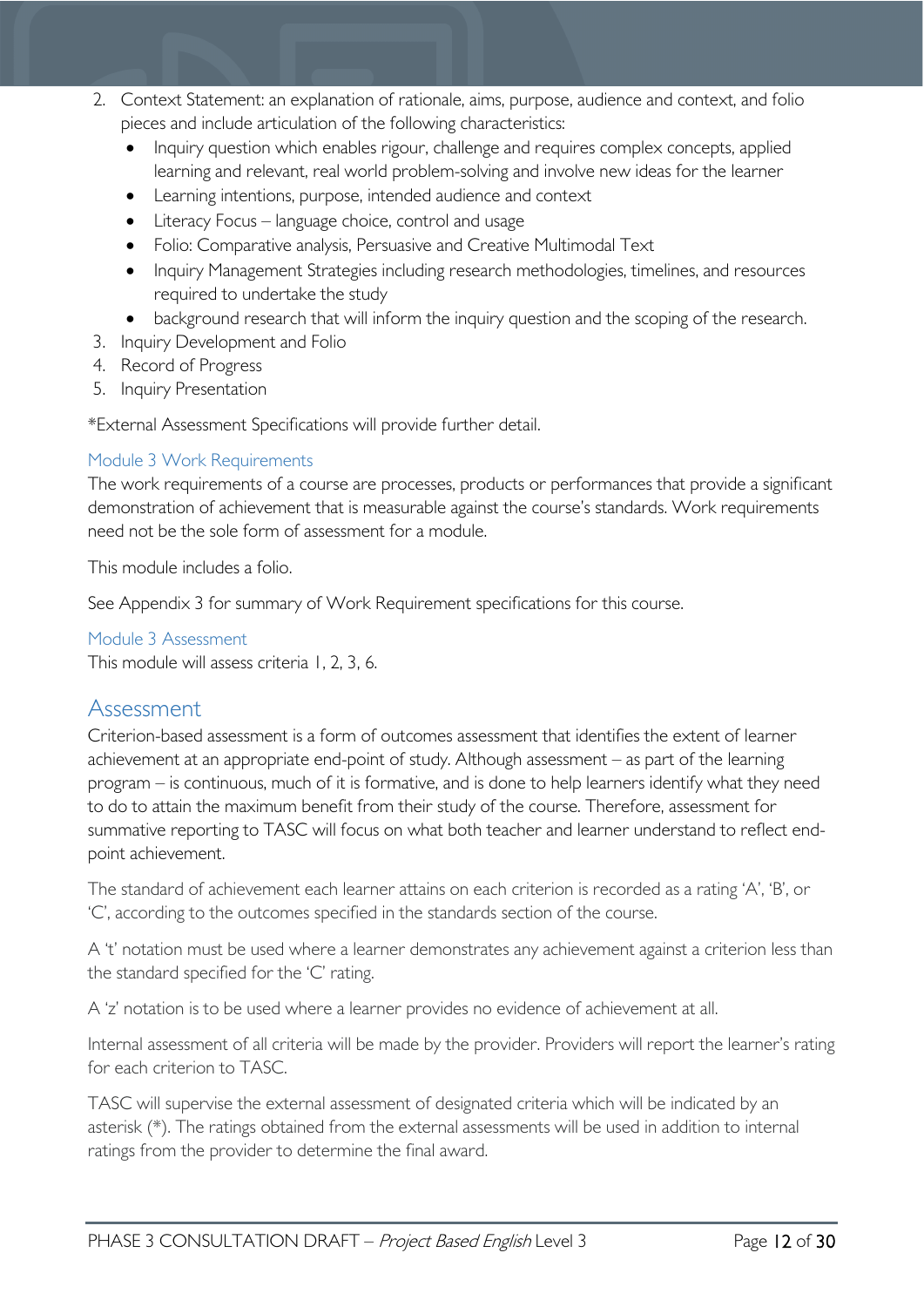<span id="page-12-0"></span>Criteria

|                      | Module I | Module 2 | Module 3 | Notes                                                                 |
|----------------------|----------|----------|----------|-----------------------------------------------------------------------|
| Criteria<br>Assessed | 1,2,3,4  | 1,2,3,5  | ,2,3,6   | Three common in all modules<br>and one focus criterion per<br>module. |

The assessment for Project Based English Level 3 will be based on the degree to which the learner can:

- 1. communicate effectively in a range of language modes and contexts
- 2. analyse a range of texts\*
- 3. produce a range of texts\*
- 4. respond to the way perspectives are represented in a range of texts
- 5. respond to the way ideas, attitudes and values are represented in a range of texts
- 6. respond to points of view on authentic issues in a range of texts\*
	- contexts every day, community, social, cultural, historical, further education, training and workplace
	- language modes speaking, listening, reading, writing, viewing and representing
	- respond thinking in ways that are imaginative, creative, interpretive and critical to express themselves using the language modes in a range of forms and mediums
	- texts literary and non-literary, oral, written and multimodal texts, including literary, digital and media texts.

\*denotes criteria that are both internally and externally assessed.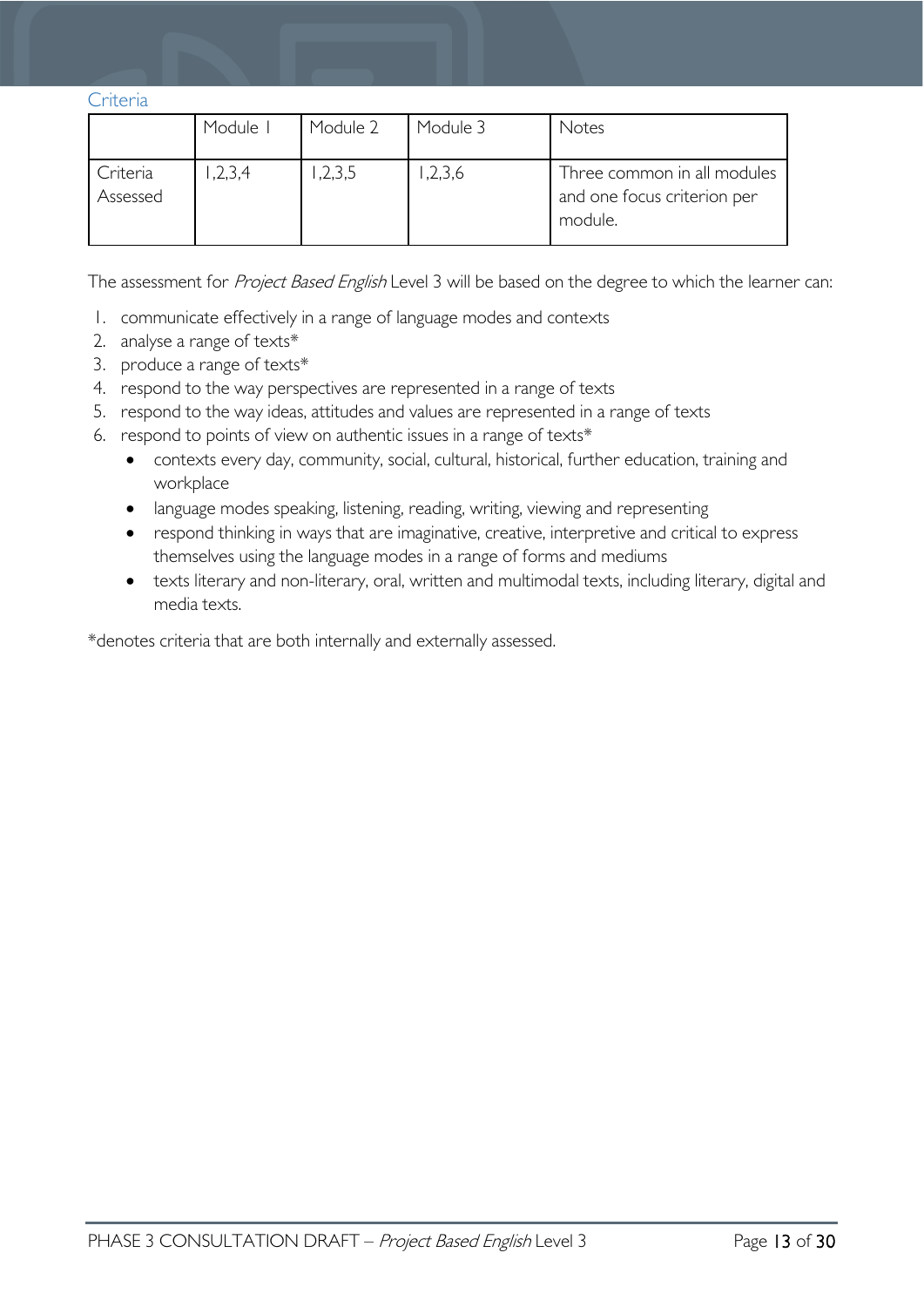#### <span id="page-13-0"></span>**Standards**

Criterion 1: communicate effectively in a range of language modes and contexts (speaking, writing, representing).

This criterion is only internally assessed.

| Rating C                                                                                                      | Rating B                                                                                                                  | Rating A                                                                                                                        |
|---------------------------------------------------------------------------------------------------------------|---------------------------------------------------------------------------------------------------------------------------|---------------------------------------------------------------------------------------------------------------------------------|
| communicate ideas using<br>clear and controlled language<br>for different audiences,<br>purposes and contexts | communicate ideas using<br>clear, controlled and precise<br>language for different<br>audiences, purposes and<br>contexts | communicate ideas using<br>nuanced language with<br>precision and subtlety for<br>different audiences, purposes<br>and contexts |
| communicate ideas using<br>logical organisational<br>structures and cohesive<br>devices                       | communicate ideas<br>effectively using logical<br>organisational structures and<br>cohesive devices                       | communicate ideas<br>effectively adapting and using<br>logical organisational<br>structures and cohesive<br>devices             |
| select and use appropriate<br>register vocabulary and<br>syntax to convey meaning.                            | accurately use register,<br>vocabulary and syntax to<br>convey meaning.                                                   | accurately use register, and<br>sophisticated vocabulary and<br>syntax to convey meaning.                                       |

Criterion 2: analyse a range of texts\* (listening, reading and viewing)

This criterion is both internally and externally assessed.

| Rating C                       | Rating B                       | Rating A                       |
|--------------------------------|--------------------------------|--------------------------------|
| explain and interpret          | analyse and interpret          | evaluate and interpret         |
| complex information, ideas,    | complex information, ideas,    | complex information, ideas,    |
| and perspectives from a        | and perspectives from a        | and perspectives from a        |
| range of texts and sources     | range of texts and sources     | range of texts and sources     |
| explain how language           | analyse how features are       | evaluate how features are      |
| features are used to           | used to represent personal,    | used to represent personal,    |
| represent personal, social and | social and cultural values and | social and cultural values and |
| cultural values and ideas      | ideas                          | ideas                          |
| assess and explain how         | assess and analyse how         | evaluate how language          |
| language features, structures, | language features, structures, | features, structures, modes    |
| modes and mediums are          | modes and mediums are          | and mediums are used in        |
| used to achieve particular     | used to achieve particular     | texts to achieve particular    |
| purposes and effects.          | purposes and effects.          | purposes and effects.          |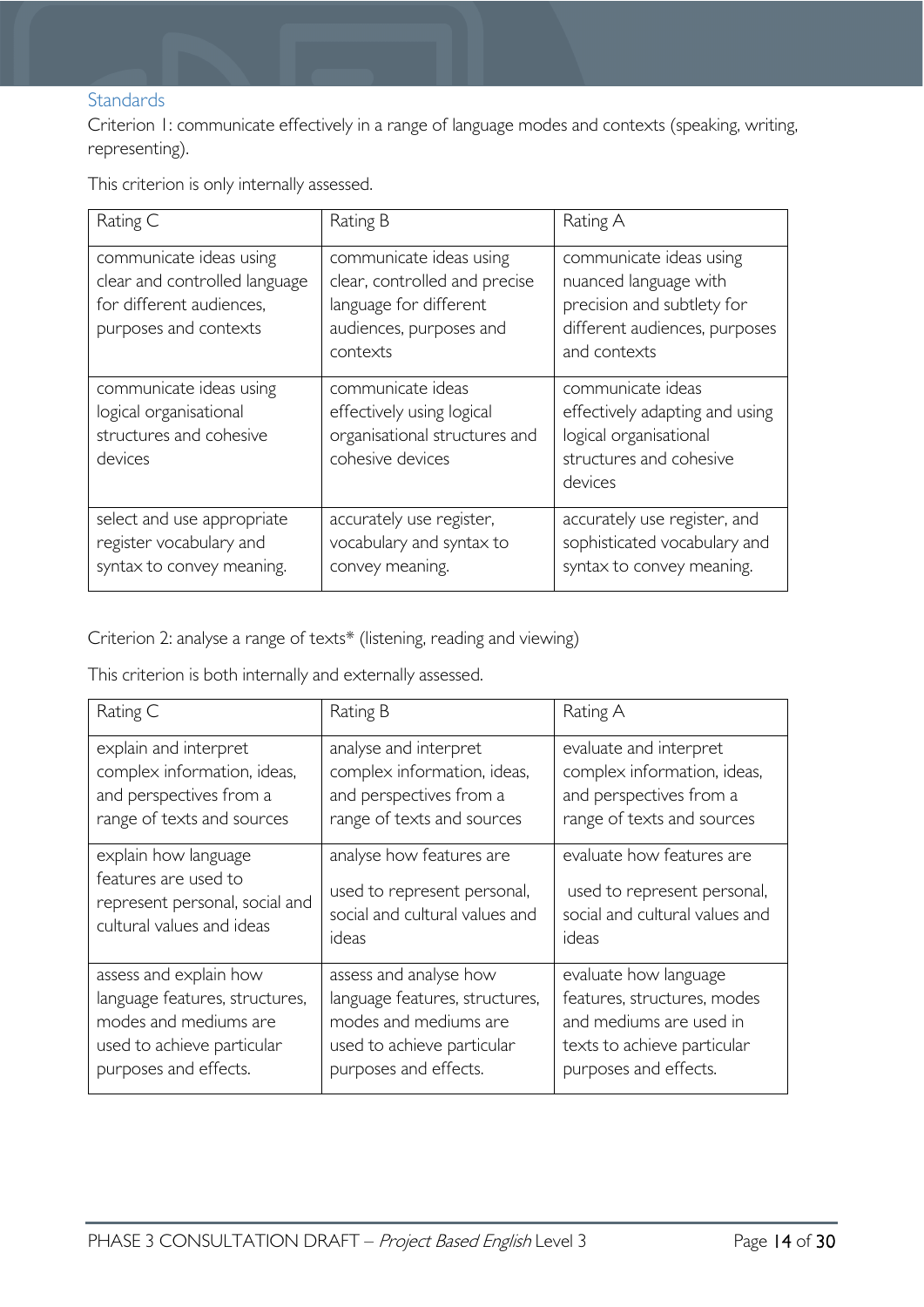Criterion 3: produce a range of texts\* (speaking, writing and creating)

This criterion is both internally and externally assessed.

| Rating C                                                                                                                   | Rating B                                                                                                                              | Rating A                                                                                                                                      |
|----------------------------------------------------------------------------------------------------------------------------|---------------------------------------------------------------------------------------------------------------------------------------|-----------------------------------------------------------------------------------------------------------------------------------------------|
| compose a range of texts<br>which develop ideas, and<br>make appropriate use of<br>language features                       | compose a range of effective<br>and coherent texts which<br>clearly develop ideas, and<br>make innovative use of<br>language features | compose a wide range of<br>sustained and well-argued<br>texts which develop complex<br>ideas, and make innovative<br>use of language features |
| select and use text structures,<br>forms and<br>language features,<br>appropriately for different<br>contexts and purposes | select and use text structures,<br>forms and language features<br>effectively for different<br>contexts and purposes                  | integrate text structures<br>forms and language features<br>skilfully for different contexts<br>and purposes                                  |
| control grammatical<br>conventions, punctuation and<br>spelling to achieve clarity                                         | control and accurately use<br>grammatical conventions,<br>punctuation and spelling                                                    | control and accurately use<br>grammatical conventions,<br>punctuation and spelling to<br>achieve effect                                       |
| plan, draft, proofread, review<br>and reference own<br>responses appropriately.                                            | plan, draft, proofread,<br>review, refine and reference<br>own responses appropriately.                                               | plan, draft, edit, evaluate,<br>refine and reference own<br>responses effectively.                                                            |

Criterion 4: respond to the way ideas, attitudes and values are represented in a range of texts

This criterion is only internally assessed.

| Rating C                                                                                                                                                                                | Rating B                                                                                                                                                                                        | Rating A                                                                                                                                                                                                     |
|-----------------------------------------------------------------------------------------------------------------------------------------------------------------------------------------|-------------------------------------------------------------------------------------------------------------------------------------------------------------------------------------------------|--------------------------------------------------------------------------------------------------------------------------------------------------------------------------------------------------------------|
| respond critically,                                                                                                                                                                     | respond critically,                                                                                                                                                                             | respond critically,                                                                                                                                                                                          |
| comparing the ways ideas,<br>attitudes and values are<br>represented in texts to shape<br>response                                                                                      | analysing the ways ideas,<br>attitudes and values are<br>represented in texts to shape<br>response                                                                                              | evaluating the ways ideas,<br>attitudes and values are<br>represented in texts to shape<br>response                                                                                                          |
| respond creatively to the<br>ideas attitudes and values<br>represented in study texts;<br>selecting, and using language,<br>context and form<br>appropriate to audience and<br>purpose. | respond creatively to the<br>ideas attitudes and values<br>represented in study texts,<br>selecting using and refining<br>language, context and form<br>appropriate to audience and<br>purpose. | respond creatively and<br>effectively to the ideas<br>attitudes and values<br>represented in study texts;<br>purposefully selecting<br>language, context and form<br>appropriate to audience and<br>purpose. |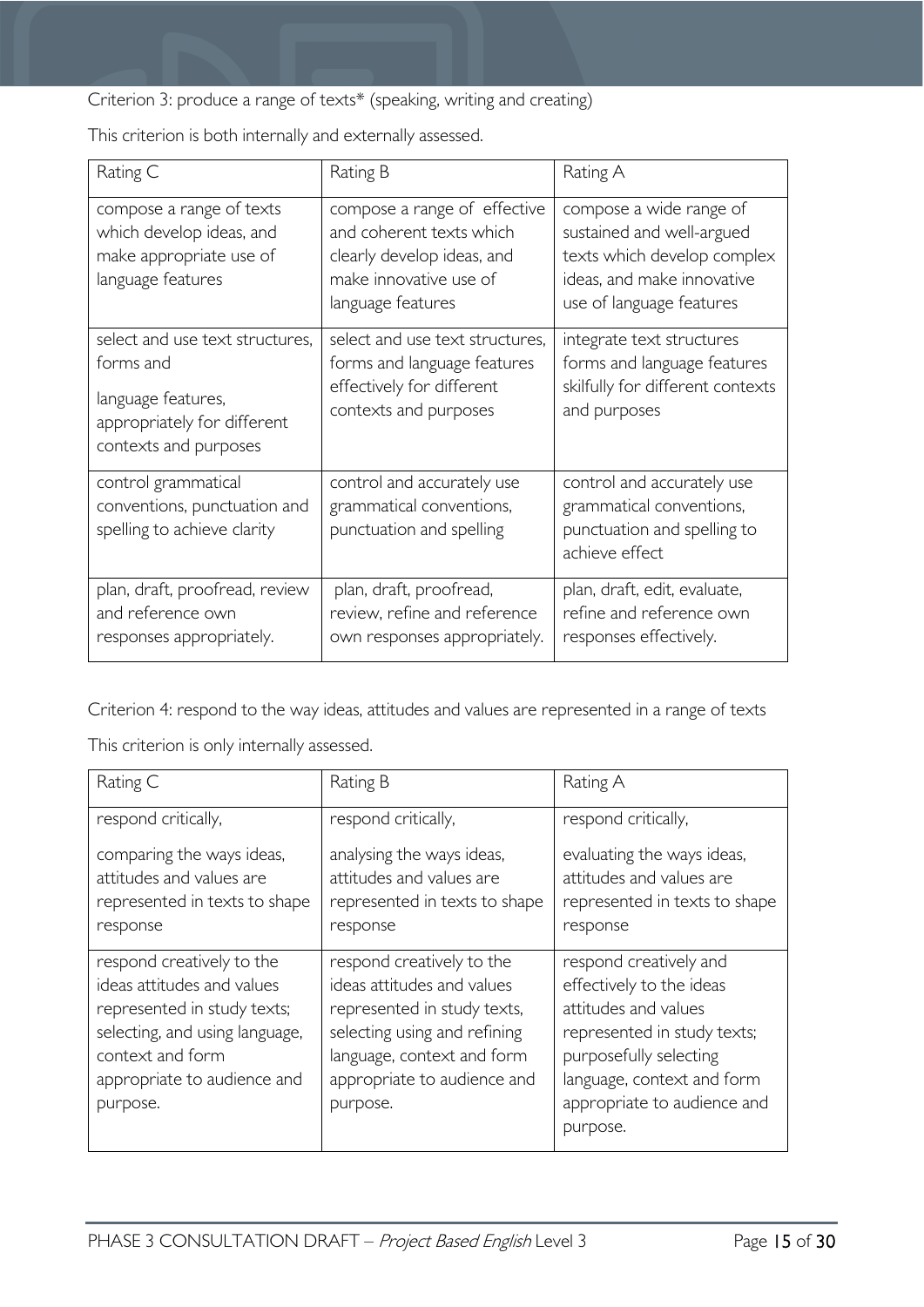Criterion 5: respond to the way perspectives are represented in a range of texts

This criterion is only internally assessed.

| Rating C                                                                                                                                                              | Rating B                                                                                                                                                                       | Rating A                                                                                                                                                                                    |
|-----------------------------------------------------------------------------------------------------------------------------------------------------------------------|--------------------------------------------------------------------------------------------------------------------------------------------------------------------------------|---------------------------------------------------------------------------------------------------------------------------------------------------------------------------------------------|
| respond critically, comparing<br>how perspectives are<br>represented in texts to shape<br>response                                                                    | respond critically, analysing<br>how different perspectives<br>are represented in texts to<br>shape response                                                                   | respond critically, evaluating<br>how effectively different<br>perspectives are represented<br>in texts to shape response                                                                   |
| respond creatively to the<br>perspectives represented in<br>study texts; selecting and<br>using language, context and<br>form appropriate to audience<br>and purpose. | respond creatively to the<br>perspectives represented in<br>study texts; selecting using<br>and refining language, context<br>and form appropriate to<br>audience and purpose. | respond creatively and<br>effectively to the<br>perspectives represented in<br>study texts; purposefully<br>selecting language, context<br>and form appropriate to<br>audience and purpose. |

Criterion 6: respond to point of view on authentic issues represented in a range of texts\*

This criterion is both internally and externally assessed.

| Rating C                                                                                                                                                        | Rating B                                                                                                                                                                                      | Rating A                                                                                                                                                                                            |
|-----------------------------------------------------------------------------------------------------------------------------------------------------------------|-----------------------------------------------------------------------------------------------------------------------------------------------------------------------------------------------|-----------------------------------------------------------------------------------------------------------------------------------------------------------------------------------------------------|
| respond critically,<br>comparing how issues and<br>points of view are<br>represented in texts to shape<br>response                                              | respond critically, analysing<br>how different and points of<br>view are represented in texts<br>to shape response                                                                            | respond critically, evaluating<br>how effectively different<br>issues and points of view are<br>represented in texts to shape<br>response                                                           |
| respond creatively to the<br>issues represented in study<br>texts; selecting and using<br>language, context and form<br>appropriate to audience and<br>purpose. | respond creatively and<br>persuasively to the issues<br>represented in study texts;<br>selecting, using and refining<br>language, context and form<br>appropriate to audience and<br>purpose. | respond creatively,<br>persuasively and effectively to<br>the issues represented in<br>study texts; purposefully<br>selecting language, context<br>and form appropriate to<br>audience and purpose. |

### <span id="page-15-0"></span>Quality Assurance

• This will be determined by TASC at time of accreditation.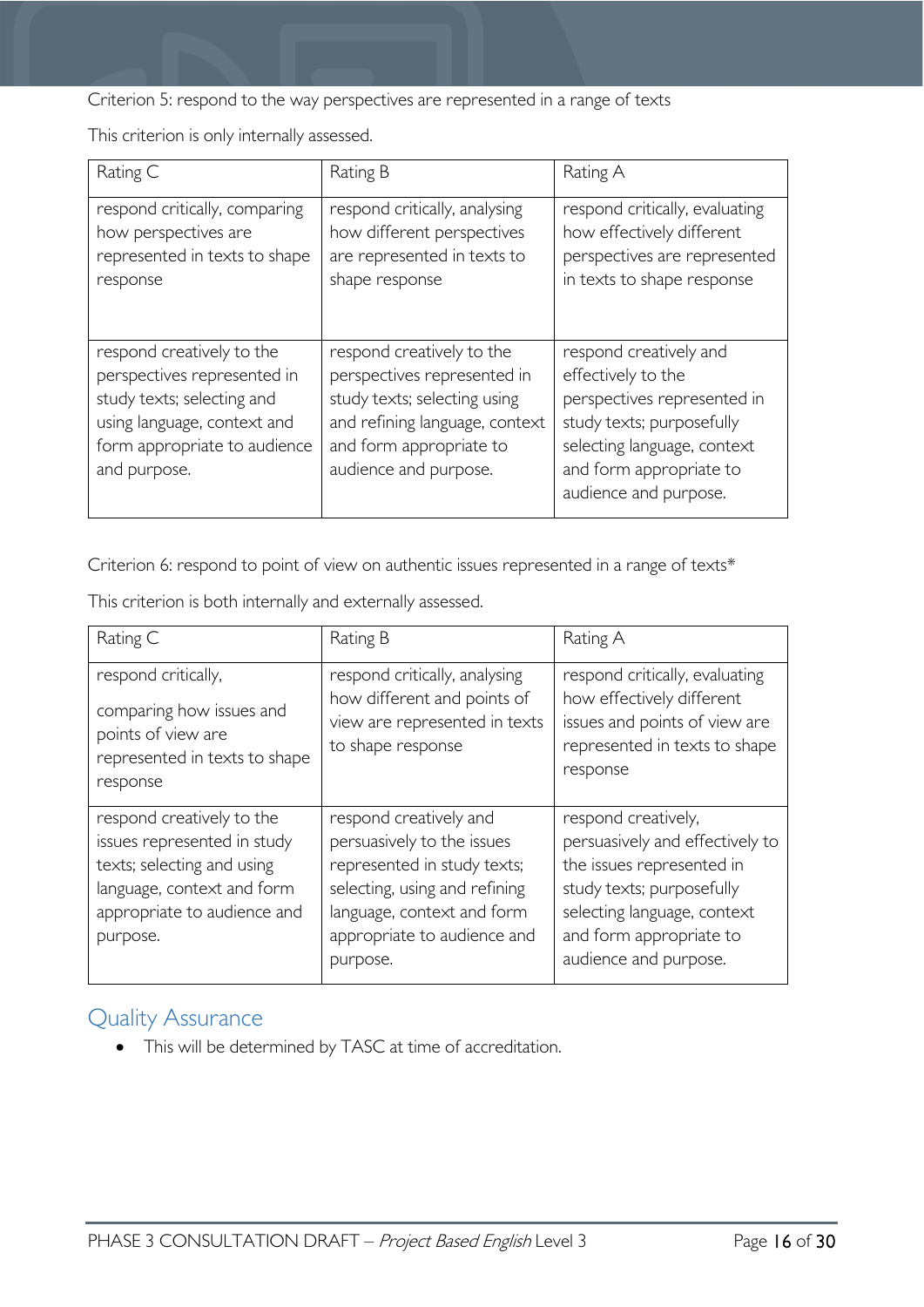### <span id="page-16-0"></span>Qualifications and Award Requirements

The final award will be determined by the Office of Tasmanian Assessment, Standards and Certification from the 9 ratings (6 ratings from the internal assessment and 3 ratings from the external assessment).

The minimum requirements for an award in Project Based English Level 3 are as follows:

EXCEPTIONAL ACHIEVEMENT (EA) 8'A' ratings, 1 'B' rating (2 'A' ratings, 1 'B' rating from external assessment)

HIGH ACHIEVEMENT (HA) 4 'A' ratings, 4 'B' ratings, 1 'C' ratings (1 'A' rating, 1 'B' rating and 1 'C' rating from external assessment)

COMMENDABLE ACHIEVEMENT (CA) 4 'B' ratings, 4 'C' ratings (1 'B' ratings, 2 'C' ratings from external assessment)

SATISFACTORY ACHIEVEMENT (SA) 7 'C' ratings (2 'C' ratings from external assessment)

PRELIMINARY ACHIEVEMENT (PA) 5 'C' ratings

A learner who otherwise achieves the ratings for a CA (Commendable Achievement) or SA (Satisfactory Achievement) award but who fails to show any evidence of achievement in one or more criteria ('z' notation) will be issued with a PA (Preliminary Achievement) award.

### <span id="page-16-1"></span>Course Evaluation

• This will be confirmed by time of accreditation.

### <span id="page-16-2"></span>Course Developer

This course has been developed by the Department of Education's Years 9 to 12 Learning Unit in collaboration with Catholic Education Tasmania and Independent Schools Tasmania.

This course acknowledges material provided by New South Educations Standards Authority (NESA) as articulated in the English Textual Concepts outlined in Appendix 7.

### <span id="page-16-3"></span>Accreditation and Version History

• Details to be determined by TASC at time of accreditation.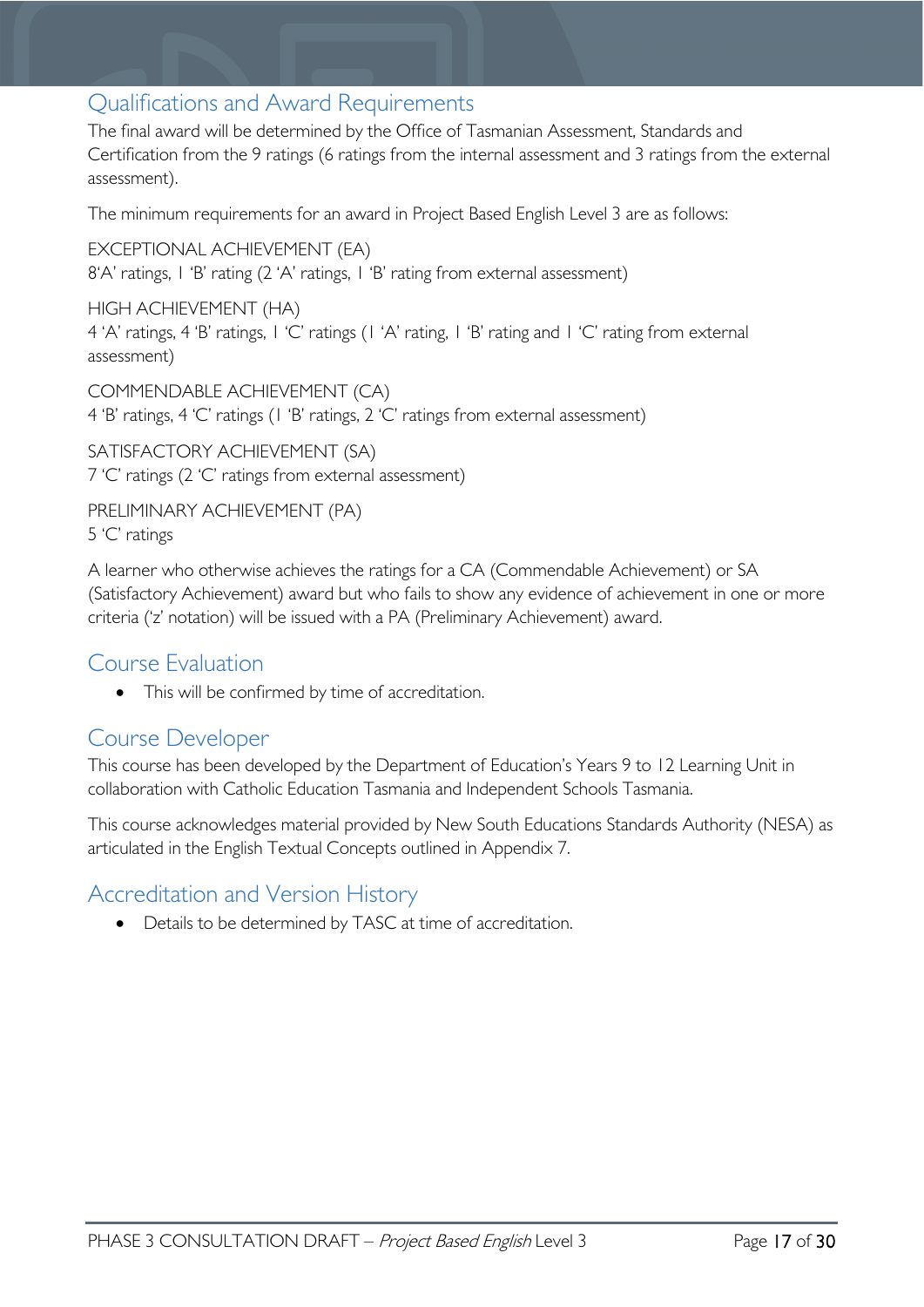# Appendix 1 - Line of Sight



<span id="page-17-0"></span>

| Learning Outcomes                                                                                                                                                                                     | Course Content | Work<br>Requirements | Criteria       | Standards   | General<br>Capabilities<br>(GC)                            |
|-------------------------------------------------------------------------------------------------------------------------------------------------------------------------------------------------------|----------------|----------------------|----------------|-------------|------------------------------------------------------------|
| apply and select appropriate communication skills and strategies through<br>reading, viewing, listening, writing, listening and speaking for interaction with<br>others in real or imagined contexts. | Module 1, 2, 3 | Module 1, 2, 3       | $\mathsf{C}$   | E1, 2, 3    | GC:<br>$\mathbf{r} \in \mathbb{C}$ is a set $\mathbf{r}_1$ |
| 2. analysis: understand ways in which language is used to influence audiences                                                                                                                         | Module 1, 2, 3 | Module 1, 2, 3       | C <sub>2</sub> | E1, 2, 3    | GC:<br>$\mathbf{r} \in \mathbb{R}^n$                       |
| create oral, written and multimodal texts.<br>3.                                                                                                                                                      | Module 1, 2, 3 | Module 1, 2, 3       | C <sub>3</sub> | E1, 2, 3, 4 | GC:<br>$\equiv$ G $c^3$                                    |
| examine the ways that perspectives are presented in texts for different<br>4.<br>purposes and contexts.                                                                                               | Module I       | Module               | C <sub>4</sub> | E1,2        | GC:<br>$\mathbf{r} \in \mathbb{R}^n$                       |
| 5. investigate the way language is used to represent issues and attitudes.                                                                                                                            | Module 2       | Module 2             | C <sub>5</sub> | E1,2        | GC:<br>$\mathbf{r}$                                        |
| 6. investigate the way language is used to present points of view on real-world<br><b>ISSUES.</b>                                                                                                     | Module 3       | Module 3             | C <sub>6</sub> | E1,2        | GC:<br>E<br>G.                                             |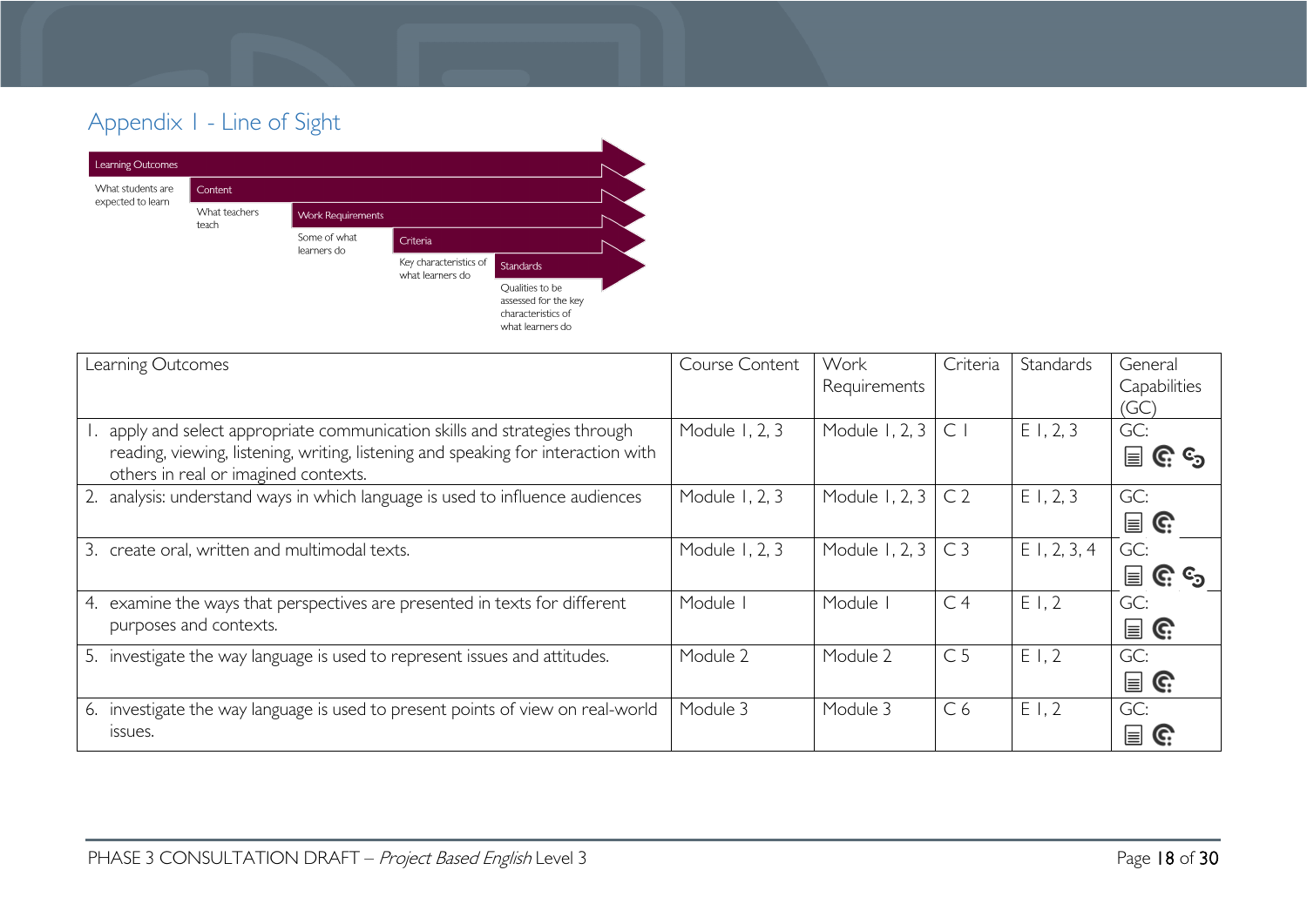# <span id="page-18-0"></span>Appendix 2 - Alignment to Curriculum Frameworks

English Studies Level 3 articulates the learning outcomes, standards and content of Senior Secondary Australian Essential English Units 3 and 4.

#### <span id="page-18-1"></span>Alignment between Module 1 and Senior Secondary Australian Essential English Unit 3

<span id="page-18-2"></span>Respond to English texts by:

- gathering and distinguishing different points of view about the main ideas in texts (ACEEE029 ACEEE036)
- apply critical thinking skills, identifying facts, opinions, supporting evidence and bias (ACEEE030)
- discussing the way attitudes and values are represented (ACEEE031)
- explaining shifts in intonation and point of view, identifying the effect of language choices on an audience. (ACEEE032)
- categorising and integrating ideas and information about specific themes or ideas (ACEEE037)
- employing ethical research practices. (ACEEE038)

#### <span id="page-18-3"></span>Consider the ways different perspectives and values are presented in texts including:

- analysing and assessing how different perspectives and values are presented in texts
- discussing the relationships between context, purpose, and audience, in literary, everyday and workplace texts (ACEEE033)
- analysing and assessing the use of narrative techniques, mediums, types of texts, text structures and language features. (ACEEE034, ACEEE035)

#### <span id="page-18-4"></span>Compose a range of texts; written, oral, visual, digital and multimodal, by:

- using appropriate vocabulary, spelling and sentence structures (ACEEE041)
- using personal voice and adopting different viewpoints and/or perspectives to influence audiences in a range of media (ACEEE039)
- selecting text structures, language features, and visual techniques to communicate and present ideas and information for different contexts and purposes (ACEEE040)
- using strategies for planning, drafting, revising, editing and proofreading, and appropriate referencing. (ACEEE042)

#### <span id="page-18-5"></span>Alignment between Module 2 and Senior Secondary Australian Essential English Unit 4

#### <span id="page-18-6"></span>Respond to English texts by:

- analysing issues and ideas in texts and explaining perspectives and implications (ACEEE043)
- evaluating the evidence upon which different views are based (ACEEE044)
- explaining how texts use language to appeal to the beliefs, attitudes and values of an audience (ACEEE045)
- discuss the way ideas and information are presented in texts (ACEEE046)
- investigating and synthesising ideas and information from a range of source material (ACEEE050)
- determining the relevance of source material to the context and topic (ACEEE051)
- employing ethical research practices such as acknowledging sources, and avoiding plagiarism collusion. (ACEEE052)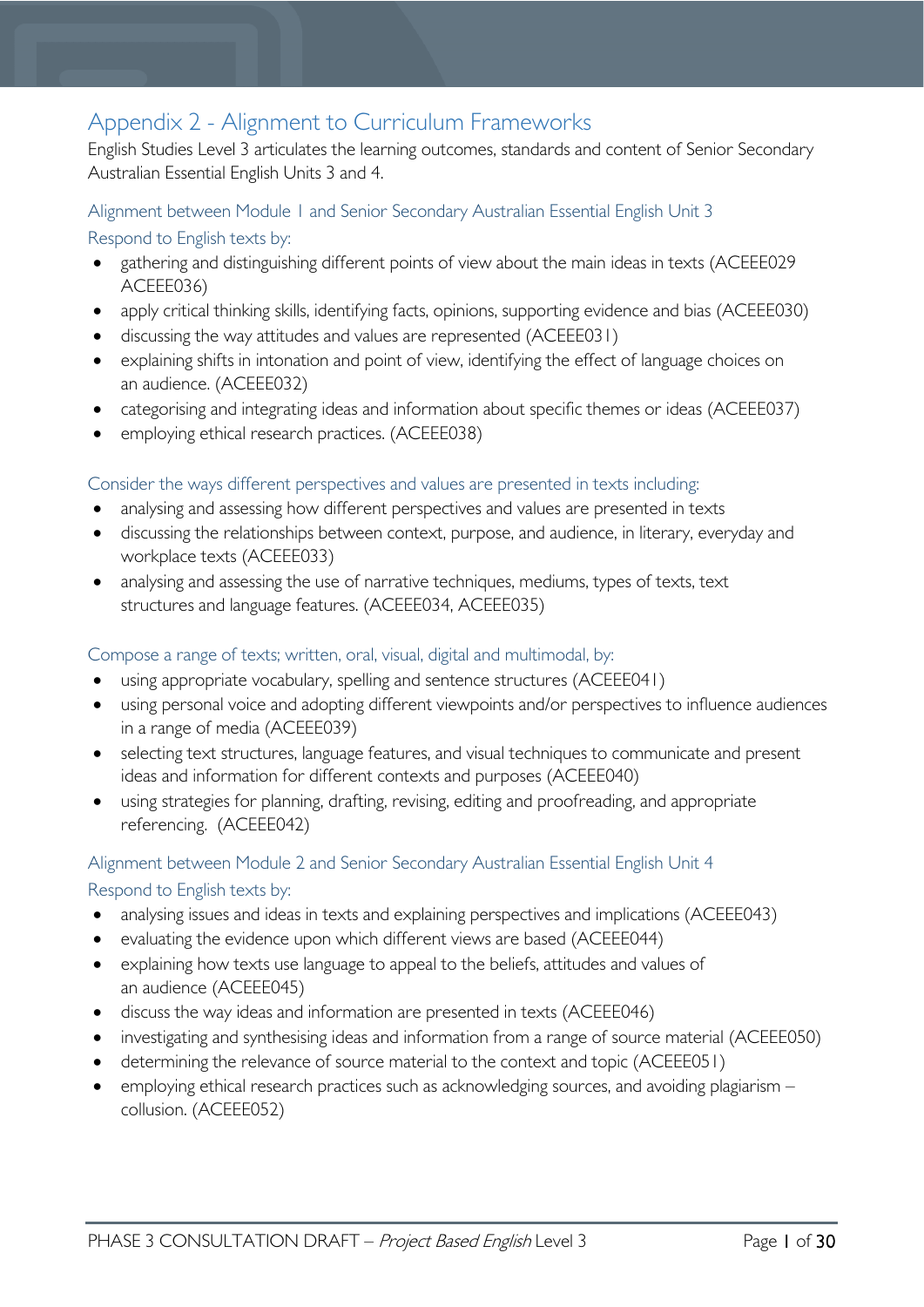#### <span id="page-19-0"></span>Consider the ways in which attitudes and assumptions are presented in texts including:

- analysing and assessing how attitudes and assumptions are presented in texts
- discussing community, local or global issues in literary, everyday and workplace texts (ACEEE047)
- analysing and assessing the use of media, types of texts, text structures and language features (ACEEE048)
- applying critical thinking to determine how some points of view are privileged while others are marginalised or silenced. (ACEEE049)

#### <span id="page-19-1"></span>Compose a range of texts; written, oral, visual, digital and multimodal, by:

- using appropriate vocabulary, spelling punctuation, grammar and sentence structures (ACEEE055)
- expressing a logical viewpoint about an idea, issue or event in a range of media and digital technologies (ACEEE053)
- integrating text structures, language features and visual techniques to engage and persuade audiences, for example, creating a multimedia advertising campaign, presenting a slideshow presentation, writing and illustrating a picture book and recording a radio talkback program
- (ACEEE054)
- using editing processes and appropriate referencing (ACEEE056)
- using and adapting text structures and language features to communicate ideas in a range of media.
- The Literacy skills provided are also in alignment with the Australian Core Skills Framework (ACSF) which outlines the skills required for individuals to meet the demands of everyday life and work in a knowledge-based economy.

### <span id="page-19-2"></span>Appendix 3 - Work Requirements

#### <span id="page-19-3"></span>Module 1 Work Requirements Specifications

#### Focus Area: Transdisciplinary

Title of Work Requirement: Making Connections through English

Mode /Format: Creative, imaginative, analytical, interpretive, or persuasive: oral, written or multimodal Learning Outcomes: 1, 2, 3, 4

Description: One Short Response aligned to the module description.

• The mode and format of the Short Response must be different to the Extended Response.

Size: Recommended maximum of 150 words or a 10-minute multimodal presentation

Timing: 6 hours

#### Relevant Criterion/criteria:

- Criterion I: All standard elements
- (optional) Criterion 2: All standard elements depending on nature of response
- Criterion 3: All standard elements

#### Focus Area: Transdisciplinary

Title of Work Requirement: Making Connections through English

Mode /Format: Creative, imaginative, analytical, interpretive, or persuasive: oral, written or multimodal Learning Outcomes: 1, 2, 3, 4

Description: One Extended Response aligned to the module description.

• The mode and format of the Extended Response must be different to the Short Response.

Size: Recommended maximum of 2000 words or a 10-minute multimodal presentation Timing: 8 hours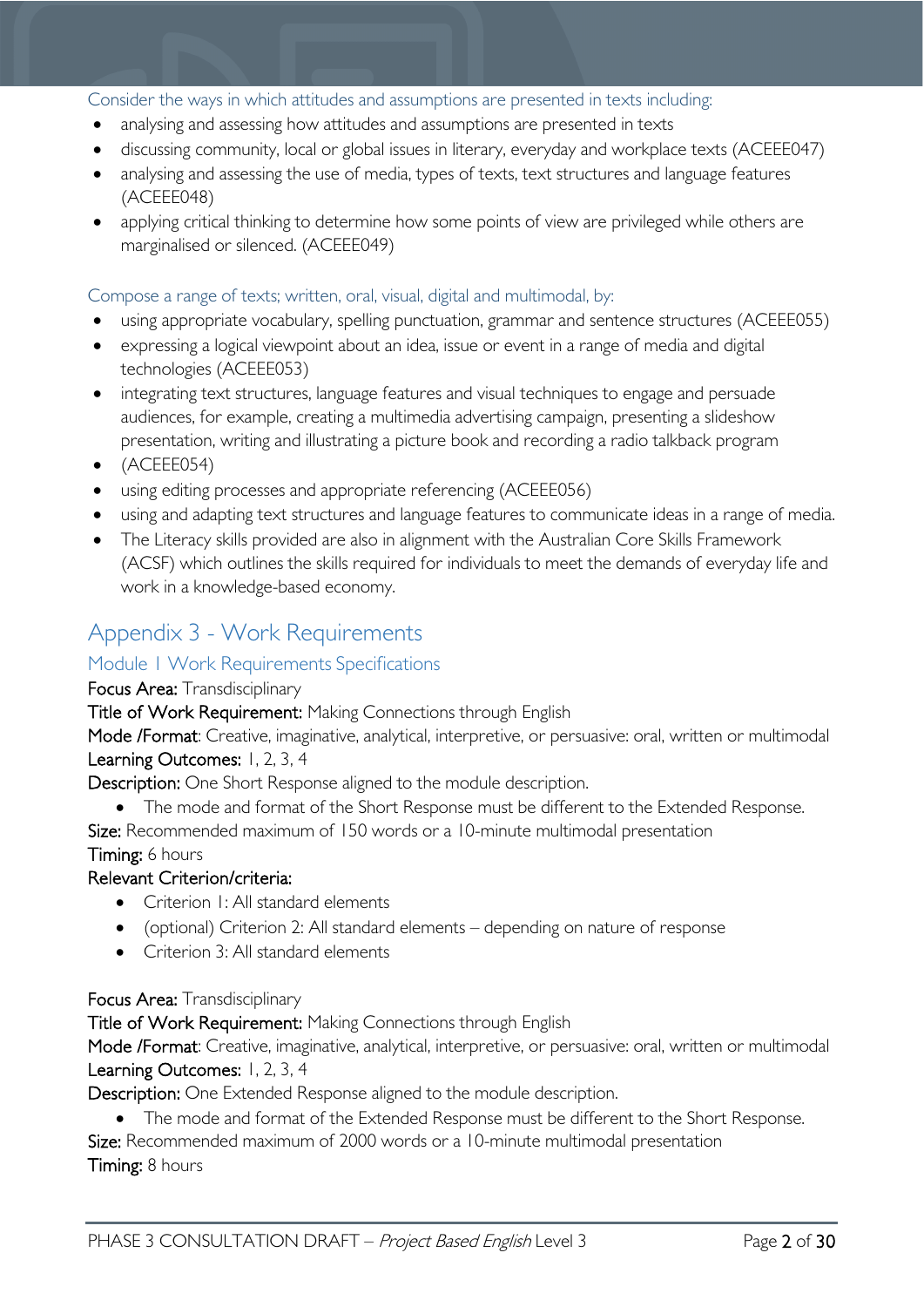#### Relevant Criterion/criteria:

- Criterion I: All standard elements
- (optional) Criterion 2: All standard elements depending on nature of response
- Criterion 3: All standard elements
- Criterion 4: All standard elements

#### <span id="page-20-0"></span>Module 2 Work Requirements Specifications

#### Focus Area: Transdisciplinary

Title of Work Requirement: Australian Stories: Whose experience? Whose perspective? Mode /Format: Creative, imaginative, analytical, interpretive, or persuasive: oral, written or multimodal Learning Outcomes: 1, 2, 3, 4

Description: One Short Response aligned to the module description.

• The mode and format of the Short Response must be different to the Extended Response.

Size: Recommended maximum of 150 words or a 10-minute multimodal presentation Timing: 6 hours

#### Relevant Criterion/criteria:

- Criterion 1: All standard elements
- (optional) Criterion 2: All standard elements depending on nature of response
- Criterion 3: All standard elements

#### Focus Area: Transdisciplinary

Title of Work Requirement: Australian Stories: Whose experience? Whose perspective? Mode /Format: Creative, imaginative, analytical, interpretive, or persuasive: oral, written or multimodal Learning Outcomes: 1, 2, 3, 4

Description: One Extended Response aligned to the module description.

• The mode and format of the Extended Response must be different to the Short Response.

Size: Recommended maximum of 2000 words or a 10-minute multimodal presentation Timing: 8 hours

#### Relevant Criterion/criteria:

- Criterion I: All standard elements
- (optional) Criterion 2: All standard elements depending on nature of response
- Criterion 3: All standard elements
- Criterion 5: All standard elements

#### <span id="page-20-1"></span>Module 3 Work Requirements Specifications

#### Focus Area: Transdisciplinary

Title of Work Requirement: Inquiry: Experimenting with Point of View aligned to the module description.

Mode /Format: Analytical, creative/persuasive: oral, written or multimodal

#### Learning Outcomes: 1, 2, 3, 4

Description: One Folio

- One Comparative Response
- One Persuasive Response
- One Creative Multimodal Response

Size: Recommended maximum of 4000 words or a 20-minute multimodal presentation Timing: Maximum 50 hours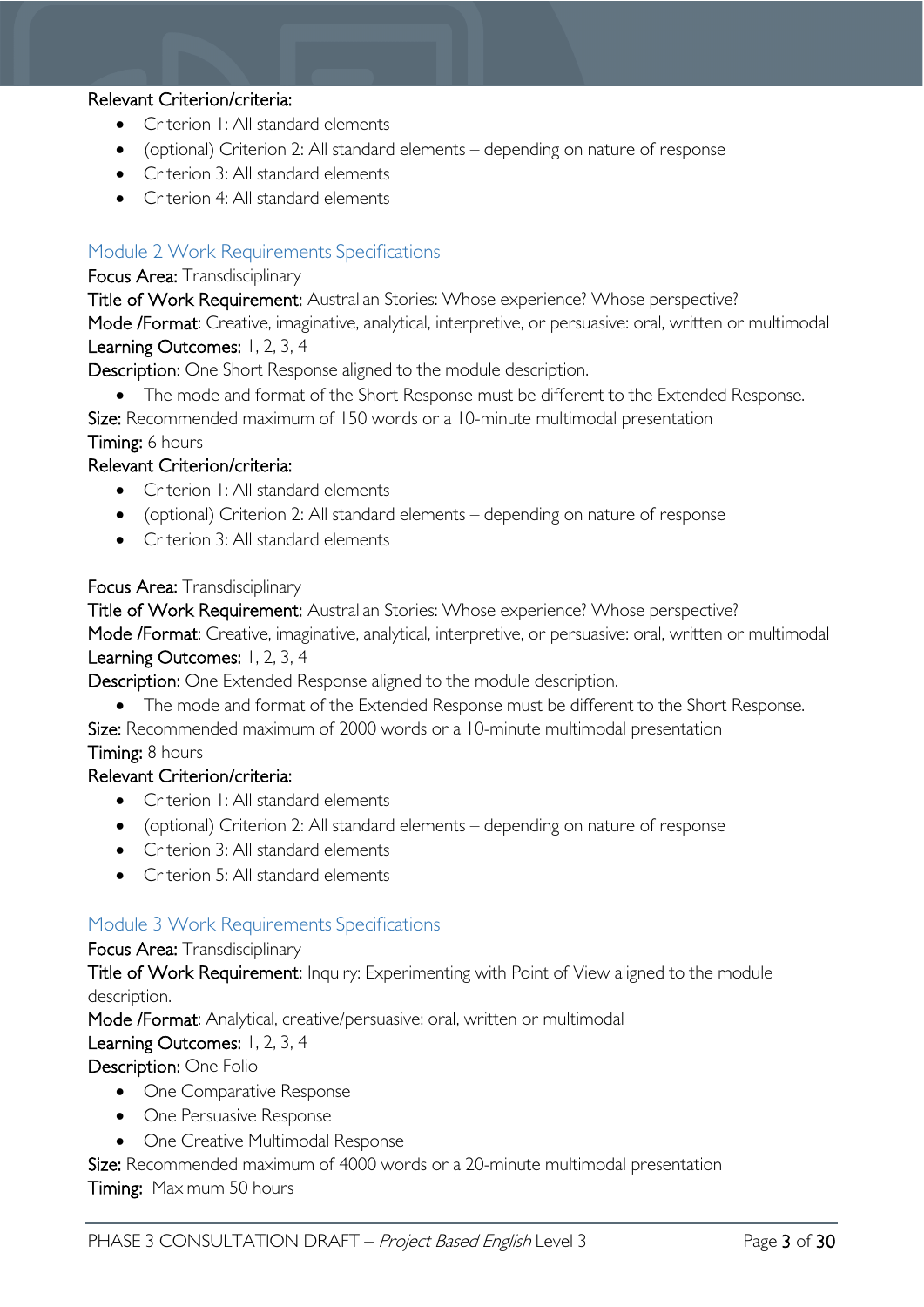#### Relevant Criterion/criteria:

- Criterion 1: All standard elements
- Criterion 2<sup>\*</sup>: All standard elements
- Criterion 3\*: All standard elements
- Criterion 6<sup>\*</sup> All standard elements

#### Relationship to External Assessment:

### <span id="page-21-0"></span>Appendix 4 – General Capabilities and Cross-Curriculum Priorities

Learning across the curriculum content, including the cross-curriculum priorities and general capabilities, assists students to achieve the broad learning outcomes defined in the Alice Springs (Mparntwe) Education Declaration (December 2019).

General Capabilities:

The general capabilities play a significant role in the Australian Curriculum in equipping young Australians to live and work successfully in the twenty-first century.

In the Australian Curriculum, capability encompasses knowledge, skills, behaviours and dispositions. Students develop capability when they apply knowledge and skills confidently, effectively and appropriately in complex and changing circumstances, in their learning at school and in their lives outside school.

The general capabilities include:

- Critical and creative thinking  $\mathbb{C}$
- Ethical understanding  $\div$
- Information and communication technology capability  $\cdot\vec{\cdot}$
- Intercultural understanding •
- Literacy  $\blacksquare$
- Numeracy <sup>龌</sup>
- Personal and social capability  $\ddot{\bullet}$

Cross-Curriculum Priorities:

Cross-curriculum priorities enable students to develop understanding about and address the contemporary issues they face, for their own benefit and for the benefit of Australia as a whole. The priorities provide national, regional and global dimensions which will enrich the curriculum through development of considered and focused content that fits naturally within learning areas. Incorporation of the priorities will encourage conversations between students, teachers and the wider community.

The cross-curriculum priorities include:

- Aboriginal and Torres Strait Islander Histories and Cultures  $\mathcal$
- Asia and Australia's Engagement with Asia **M**
- Sustainability  $\triangleq$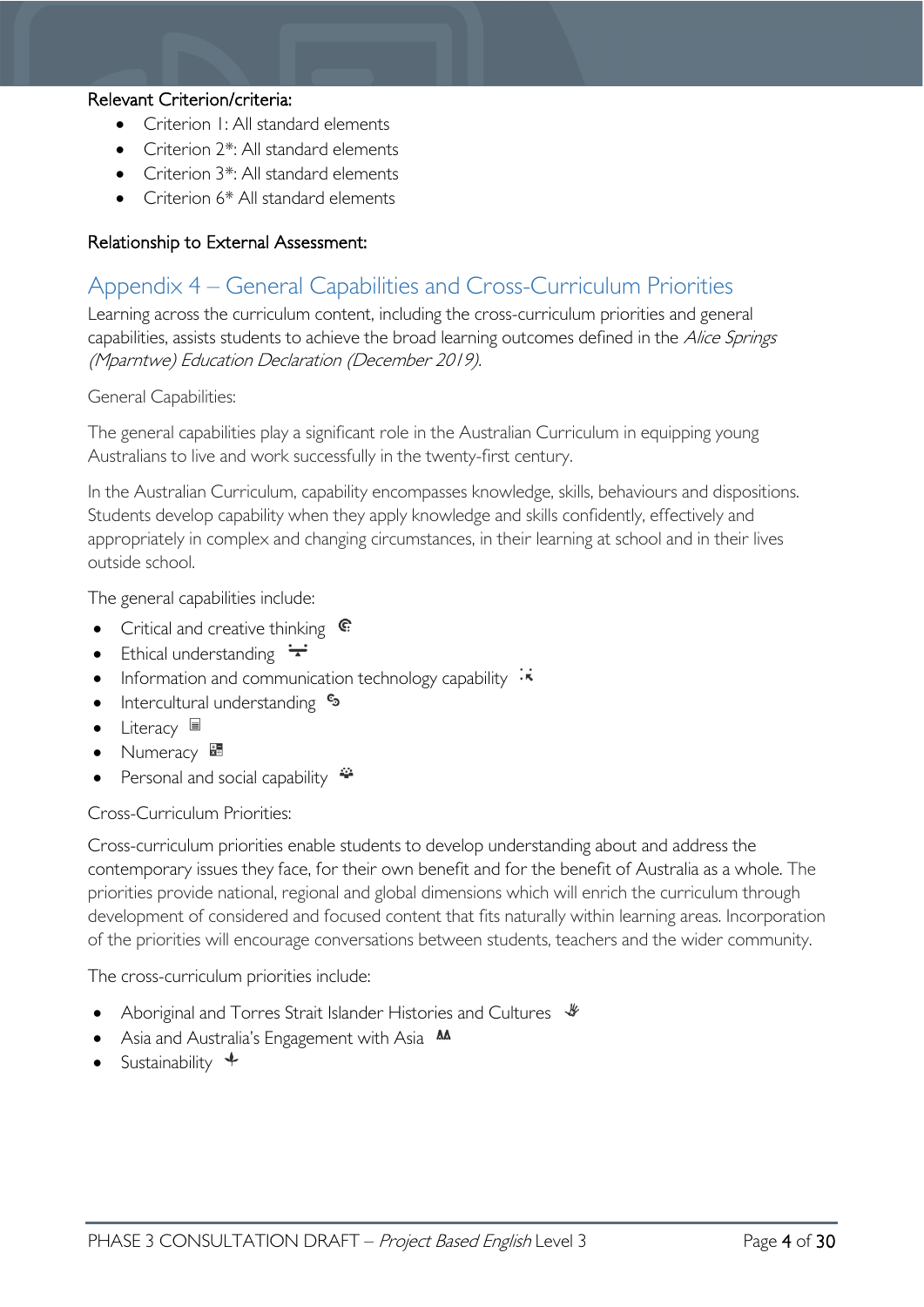### <span id="page-22-0"></span>Appendix 5 – Glossary

o A central glossary will be added to the final draft of the course for consultation.

# <span id="page-22-1"></span>Appendix 6 – English Textual Concepts

New South Educations Standards Authority (NESA)

Textual Concepts\* are the knowledge of English (what students learn about): argument, authority, character, code and convention, connotation, imagery and symbol, context, genre, intertextuality, literary value, narrative, perspective, point of view, representation, style and theme.

The following concept descriptors will be used where relevant to support delivery of the course content and student learning.

#### Argument

Students appreciate the elegance of argument as a scholarly conversation conveying us from familiar knowledge to new perceptions.

They learn that

- an argument acknowledges and synthesises a range of ideas and perspectives
- arguments that rely on assumptions are not necessarily well-founded
- arguments transform concrete details into abstractions
- arguments, in different forms, modes and media, convince in different ways
- the narrative may present arguments through its thematic concerns

#### Authority

- interactive digital texts enable different levels of agency which embody reading processes; agency is not necessarily authority
- the acts of textual re-working, recreation and intervention may transfer authority from the original text, sometimes undermining, while at other times, acknowledging its value
- texts construct subject positions which responders can, within the context of their own experience, willingly or passively accept or intentionally reject
- processes of authorisation vary according to context and medium

#### **Character**

Students understand that characterisation depends on assumptions about people and the world we inhabit.

#### They learn that

• judgements about character are framed by other narrative elements such as point of view, genre, focalisation, imagery, by larger discourses and by views of oneself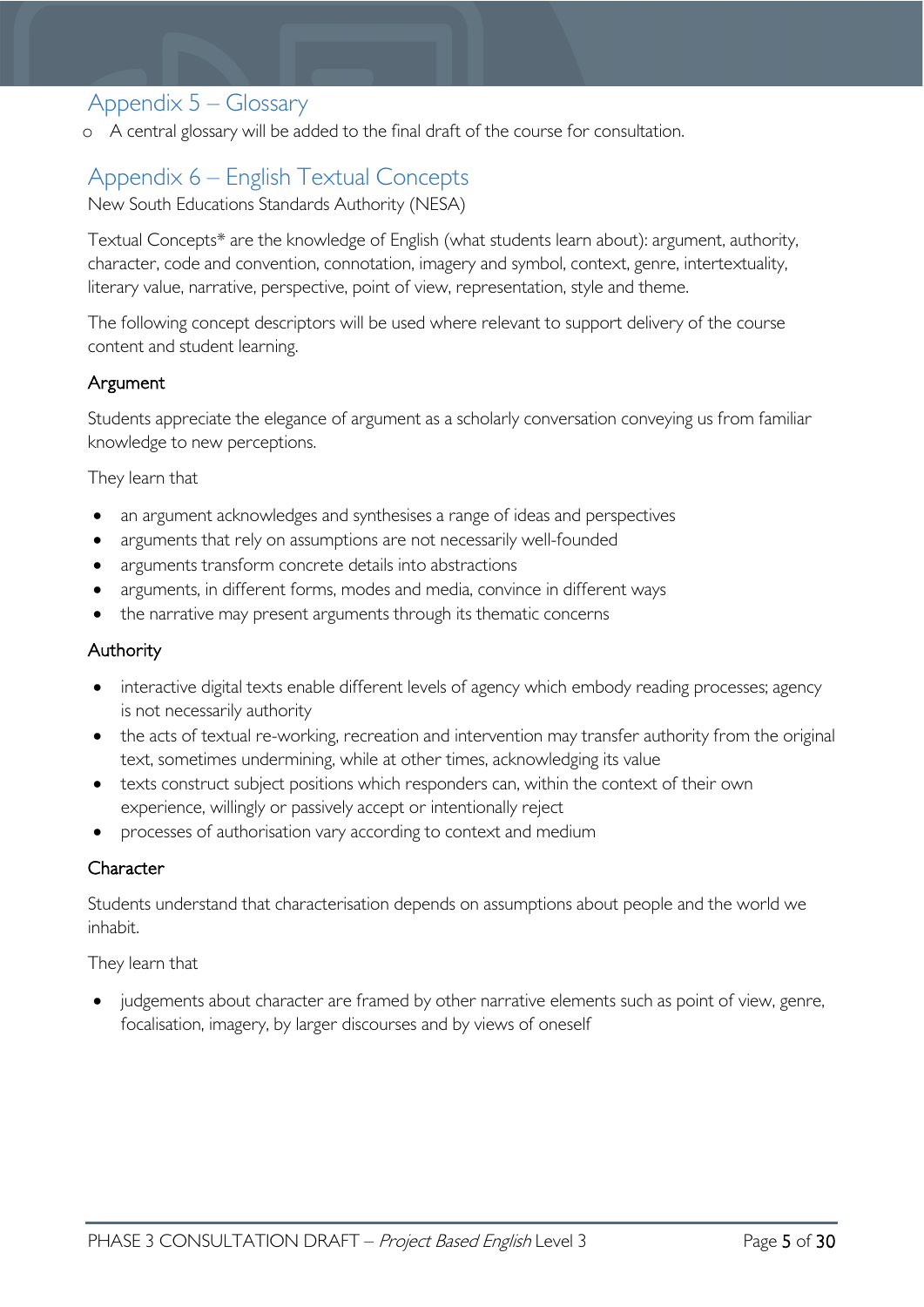#### Code and Convention

Students understand that codes and conventions are constantly evolving in response to new forms of communication and cultural change.

They learn that:

- deliberate manipulation of and experimentation with codes and conventions can stimulate and express complex thinking
- codes and conventions are used to promote, reflect or subvert value systems
- combinations of codes and conventions in various modes and media lead to hybrid genres and emerging textual forms
- control of codes and conventions offers different ways of responding to and composing texts

#### Connotation, Imagery and Symbol

Students understand that figurative language accesses different ways of thinking and feeling.

They learn that

- figurative language gives access to abstract ideas by inviting us to understand one thing in terms of another
- when figurative language becomes ubiquitous its effect is clichéd
- figurative language creates a network of meanings and associations
- figurative language is pervasive in everyday life reflecting cultural assumptions about common activities

#### **Context**

Students understand that context is critical to the variety of meanings that are made through texts.

They learn that

- exposure to texts in different contexts extends and deepens their capacity for making meaning
- context creates a dynamic relationship between responder, text and composer
- social, cultural and historical contexts influence style, as do contexts of mode and medium
- particular contexts privilege certain kinds of response and composition
- recontextualisation may expose assumptions that have become naturalised

#### Genre

Students understand that genres are textual expressions of social and cultural purposes

They learn that

- all texts are instances of one or more genres
- genres are dynamic and open-ended
- new genres may emerge through different technologies or through blending to form hybrids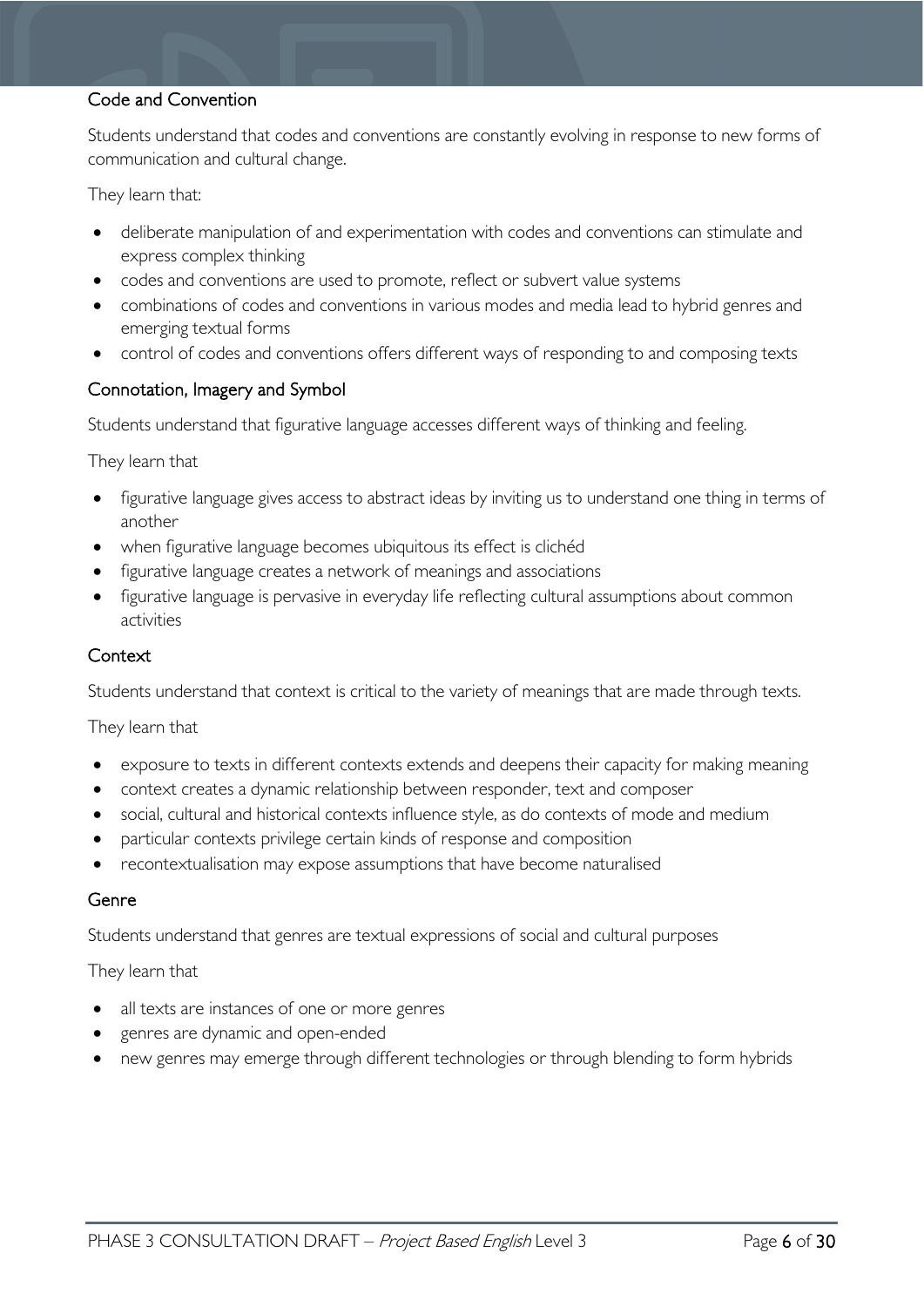#### Intertextuality

Students understand that every text is in dialogue with other texts. These dialogues can be explicit, implied or inferred.

They learn that

- intertextuality is a relationship formed by a composer or responder between and among texts through recognising common features
- texts have within them the seeds and resonances of other texts, so becoming interdependent for meaning making

#### Literary Value

Students understand that texts are valued within personal and cultural value systems and that these may change in different historical and cultural contexts.

They learn that

- texts have been valued for expressing views about the human condition
- textual patterning is aesthetically pleasing
- understanding of literary value may vary across time and culture
- texts that open up new ways of thinking about ideas and values are culturally significant.

#### Narrative

Students understand that narrative shapes our understanding of human experience, each story contributing to larger narratives that claim to give purpose to life.

They learn that:

- narrative organises relationships between characters, places and events into meaningful forms
- we see ourselves and our experiences as and through narrative

#### Perspective

Students understand that perspective is dialogic and a foundation for flexible and self-reflexive thought.

They learn that

- different perspectives may be adopted for particular purposes
- engaging with different perspectives gives insight into one's own worldview and how we position ourselves in relation to others
- adopting different perspectives may confirm, challenge or modify other readings

#### Point of View

Students understand that point of view dictates the distance - temporal, spatial and emotional between the responder and the events and ideas in the texts.

They learn that

- point of view gives us a position from which to judge events
- a consistent and unobtrusive point of view is a mark of realism
- multiple narrators and focalisers may construct complex, shifting or problematic meanings.
- in texts purporting to be objective, shaping by point of view may be difficult to discern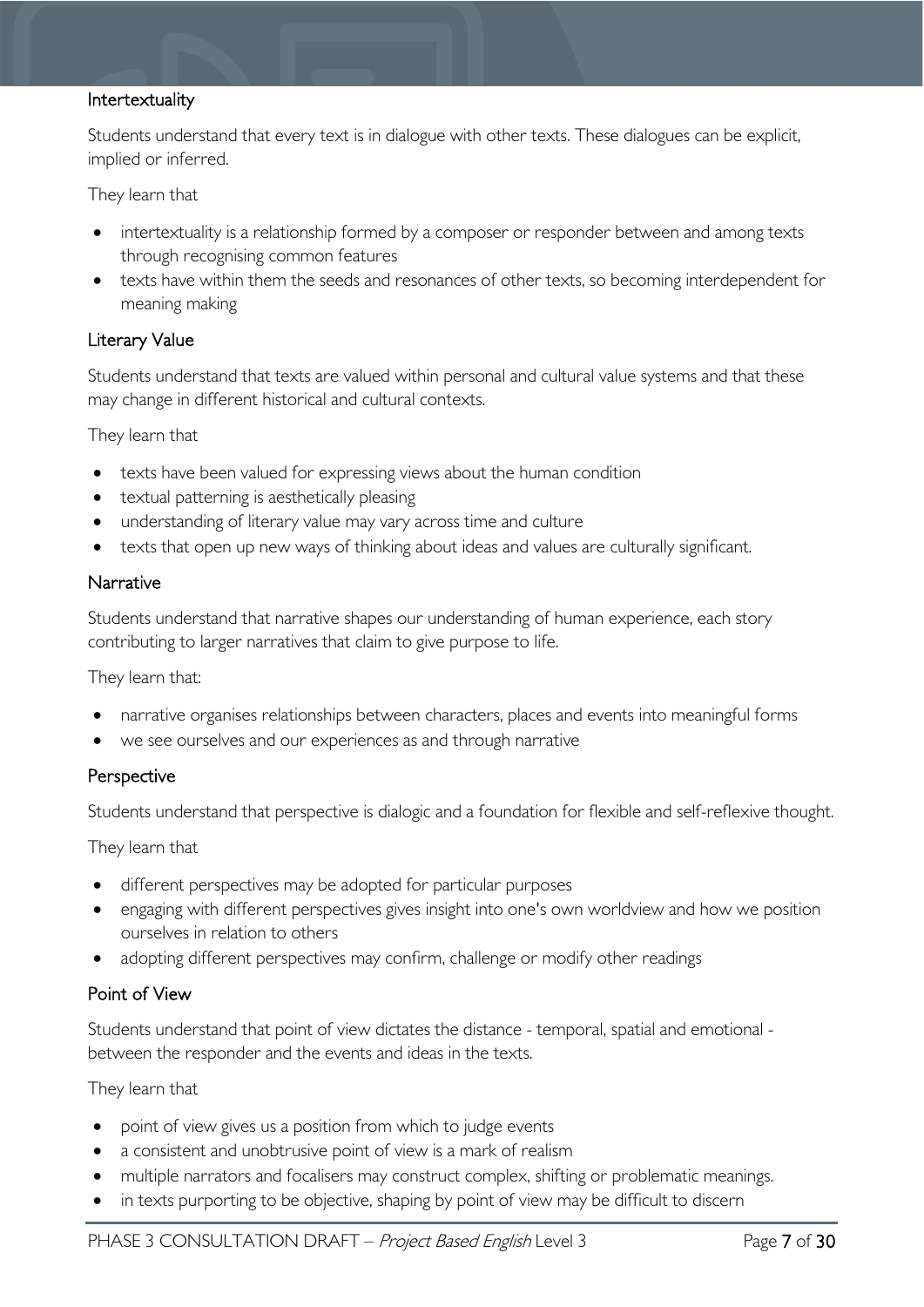testing the reliability of a narrator or focaliser requires consideration of other points of view implied in the text or of our understanding of the world

#### Representation

Students understand that in representing the world composers and responders construct, coconstruct, deconstruct and reconstruct meaning in and through texts.

They learn that

- representation organises and influences our views of experiences and ideas
- representation reinforces, challenges or may attempt to reshape values and ways of thinking
- systems of representation change according to culture, mode and medium

#### Style

Students understand that style operates at macro and micro levels of texts and consists of deliberate combinations of elements of language, expression and ideas.

They learn that

- style influences and has been influenced by other texts
- style is both aesthetic and dynamic, playing on the relationships between convention, subversion and experiment
- some styles are privileged over others according to purpose, circumstance and audience
- style is an identifier of different groups and can have inclusive or exclusive effects

#### Theme

Theme reinforces ways of thinking and being in a culture

They learn that

- theme emerges out of the relationship between a responder, composer, a text and a culture.
- Themes are often conveyed through non-literal elements of a text, including metaphor, symbol, structure
- some discourses foreground particular themes
- themes may become archetypal in the representation of a culture across texts and contexts

# <span id="page-25-0"></span>Appendix 7 – Texts

#### Prescribed Texts

There will be one prescribed text for Module 1 and Module 3.

Module 1 one (1) Australian Non-Fiction Text

Module 3 one (1) substantial Australian Documentary Film

The selection of specific texts for study from the Prescribed Text List will be subject to the following:

a) it is compulsory that learner's study:

- at least ONE (1) Australian Non-Fiction Text (creative non-fiction)
- at least ONE (1) Australian Literary Text (short stories, play, film, poetry)
- at least ONE (1) substantial Australian Documentary Film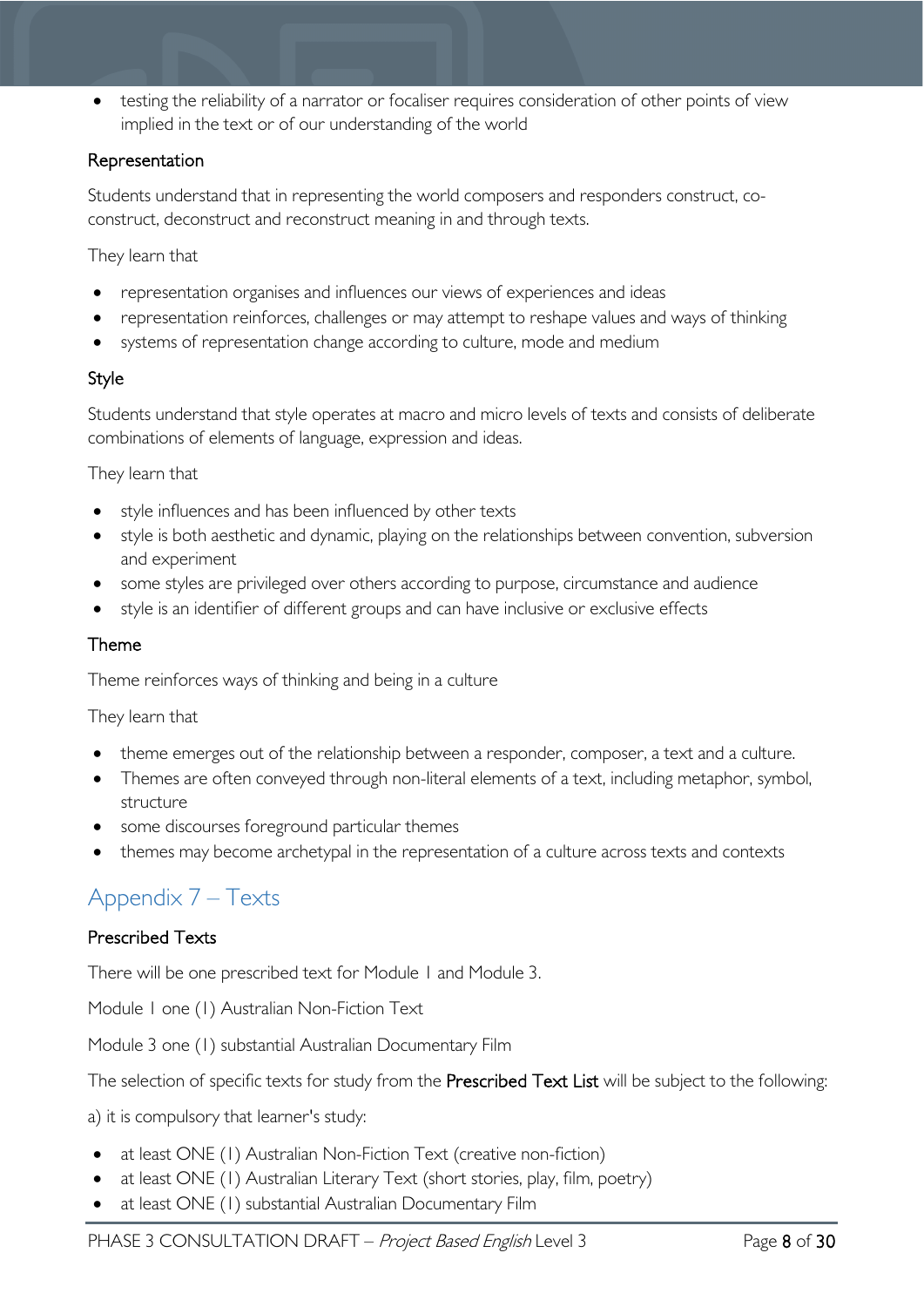b) any requirements noted in the individual Modules outlined in this document must be followed.

Additionally, the selection of specific texts for study from the current Prescribed Text List will be guided by consideration of the study of:

- Australian texts
- Tasmanian Texts
- Indigenous Literature
- Asian Texts.

Prescribed texts are selected from a range of contemporary cultural contexts, valued for their form and style and are recognised as having literary worth or artistic value. Contemporary texts for the purpose of this course refer to post WW11 texts.

Forms of prescribed texts for the Project Based English Level 3 course include literary texts (see Glossary definition) and non-literary texts such as:

- fiction novels, short stories, plays, poems, song lyrics, films, television programs, computer games
- non-fiction biographies, journals, essays, speeches, reference books, news reports, documentaries
- media texts newspaper articles, magazine articles, editorials, websites, advertisements, documentaries, radio programs
- everyday texts blogs, films, television programs, comic books, computer games, manuals.

Prescribed texts will be drawn from complex and unfamiliar settings, ranging from the everyday language of personal experience to more abstract, specialised and technical language drawn from a range of contexts. Prescribed texts provide important opportunities for learning about aspects of human experience and about aesthetic appeal. Prescribed texts can be written, spoken (dialogues, speeches, monologues, conversations, radio programs, interviews, lectures), multimodal (picture books, graphic novels, web pages, films, television programs, performances, advertisements, cartoons, music videos, computer games, maps) and in print or digital/online (books, websites, computer games, social networking sites, email, SMS, apps).

#### Teacher and Student Selected Texts

Texts are selected from a range of cultural contexts, valued for their form and style and are recognised as having literary worth or artistic value.

Forms of texts for Project Based English Level 3 include literary texts (see Glossary definition) and non-literary texts, such as:

- fiction novels, short stories, plays, poems, song lyrics, films, television programs, computer games
- non-fiction biographies, journals, essays, speeches, reference books, news reports, documentaries
- media texts newspaper articles, magazine articles, editorials, websites, advertisements, documentaries, radio programs
- everyday texts blogs, films, television programs, comic books, computer games, manuals.

Texts will be drawn from complex and unfamiliar settings, ranging from the everyday language of personal experience to more abstract, specialised and technical language drawn from a range of contexts. Texts provide important opportunities for learning about aspects of human experience and about aesthetic appeal.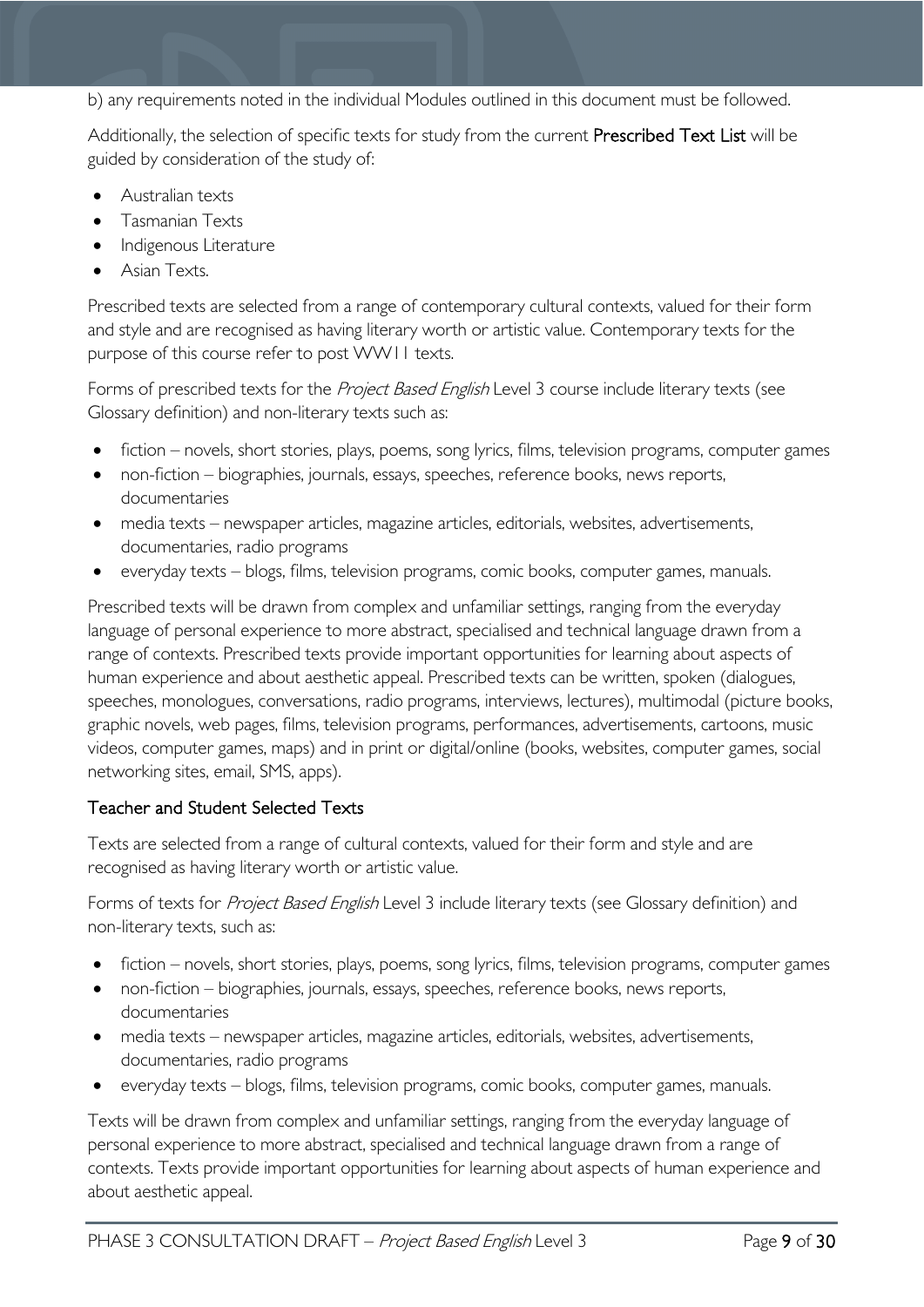Texts can be written, spoken (dialogues, speeches, monologues, conversations, radio programs, interviews, lectures), multimodal (picture books, graphic novels, web pages, films, television programs, performances, advertisements, cartoons, music videos, computer games, maps) and in print or digital/online (books, CD-ROMs, websites, computer games, social networking sites, email, SMS, apps).

Texts are structured for particular purposes, for example, to retell, to instruct, to entertain, to explain and to argue. Teachers may select whole texts and/or parts of texts depending on units of study, cohorts and level of difficulty.

# <span id="page-27-0"></span>Appendix 8 – Learning Processes

New South Educations Standards Authority (NESA)

The learning processes described below are taken from the English Textual Concepts and are included as a means of enacting the three key features of Transdisciplinary projects that guide teaching and learning.

### Understanding

#### What it is

Understanding occurs when new information and ideas are incorporated into a student's existing knowledge framework. Students link new ideas and information to prior knowledge and apply these in specific circumstances, appreciating underlying principles. Understanding is developed within particular contexts and allows students to elaborate on, make connections and ask questions about their new knowledge. Students are gradually able to generalise upon this knowledge and transfer it to new contexts.

#### Why it is important

Understanding is prerequisite for learning. Its flexibility allows students to engage critically and creatively with knowledge by making connections, explaining, inferring, predicting, speculating and problem solving. When a student understands, information is retained longer and can be built upon to acquire further understanding. Understanding also includes the realisation of what needs to be learned and allows students to be active in constructing their own course of learning.

#### **Connecting**

#### What it is

Connecting is recognising relationships between texts and between texts and our own lives. Every text we encounter is considered against our previous textual experiences as we build up a breadth of knowledge and understanding about the ways composers and responders construct meaning. We connect the text to our own worlds and to the world of other texts in order to create meaning. As our encounters with texts extend we have more texts with which to read our world.

Texts can be connected in many different ways:

- Through identifiable links to our own personal worlds
- Through exploring common experiences, stories and ideas
- Through sharing the same context
- Through sharing the same style, genre and codes and conventions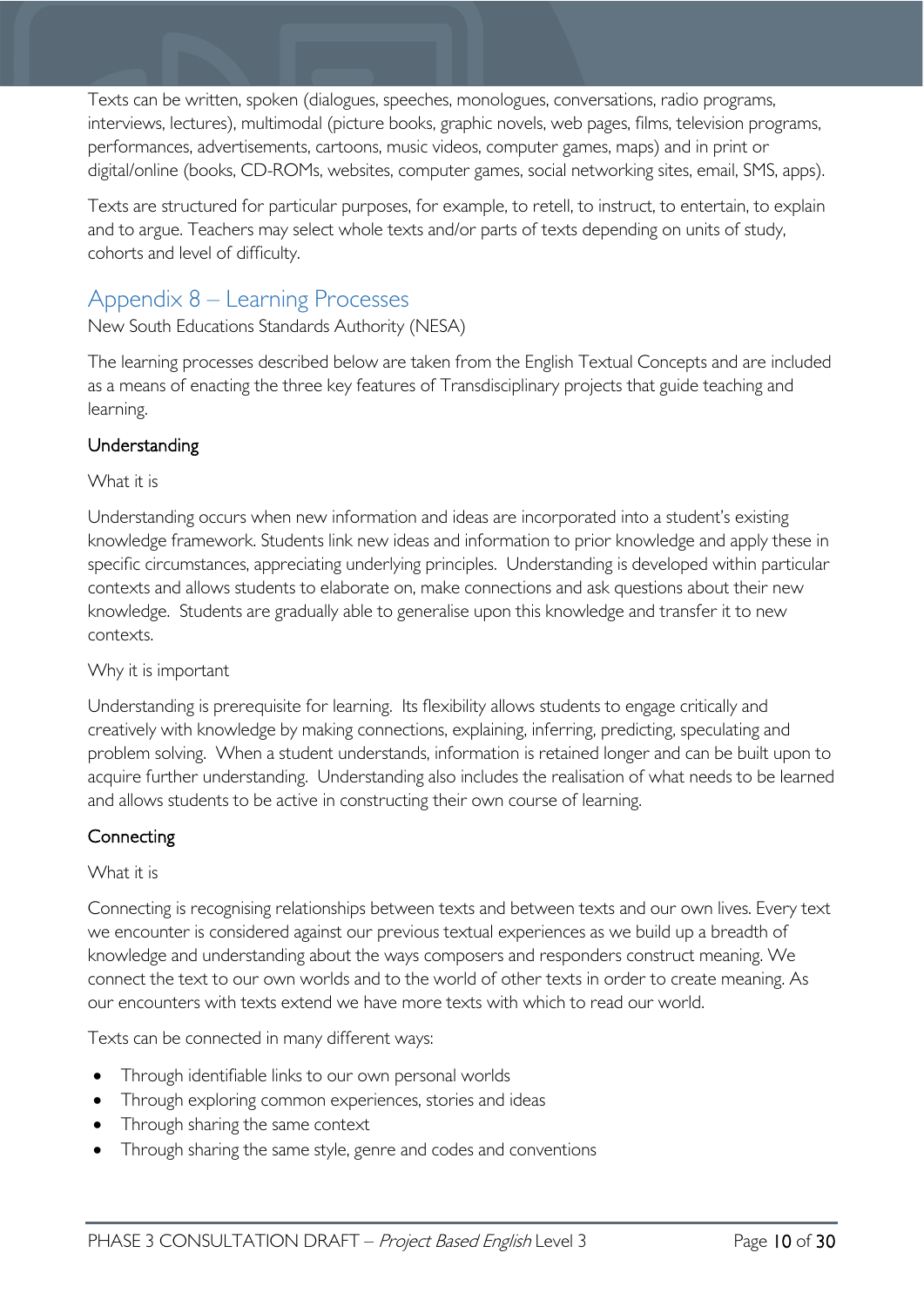#### Why it is important

Making connections between texts forms a basis for comparing them and provides a different context in which to make judgements about each. Making connections also enriches students' understanding of each text, the worlds it inhabits and the way it is composed and responded to. Seeing connections is a source of delight and understanding how texts may connect forms the basis for students' own composing as they perceive possibilities through experimenting.

#### Engaging Critically

#### What it is

Students engage critically with a text when they make judgements about a text based on systematic analysis. The kinds of judgements they make will depend on their approach to the text which brings with it assumptions about the nature of texts and ways of reading them. For example, one approach could be to see the texts as reflecting reality and address issues of truth in that depiction. Another approach would be to see a text as a product of power relationships in terms of what lies at the centre and what is marginalised, evaluating the text in terms of how it suppresses certain interests and intervening to promote others. Critical engagement involves making judgements and recognising the critical framework through which these judgements are made.

#### Why it is important

Students' critical skills will help them evaluate the multiplicity of texts that they encounter in their lives. This will allow them to understand what is valued in society and their culture, so providing certain kinds of access and rewards, to themselves and to society as a whole. To steer through the sometimes diverse values they encounter and the speed of change of today's world they also need to understand how we make value judgements and how values change over time.

#### Engaging Personally

#### What it is

Students engage personally when they experience interest, pleasure and personal significance in texts and the ways they are constructed. However, personal engagement goes beyond simple pleasure and affirmation of the familiar; it comes from an emotional and intellectual engagement which can lead to reconsideration of an initial impression.

Engaging personally may include:

- personal identification with the characters, situations or ideas in a text
- intellectual engagement with ideas individually and collaboratively
- the expression of personal voice
- pleasure in the text
- enjoyment of aesthetic qualities
- valuing texts
- recognition and appreciation of the power of language to express human experiences and communicate ideas.